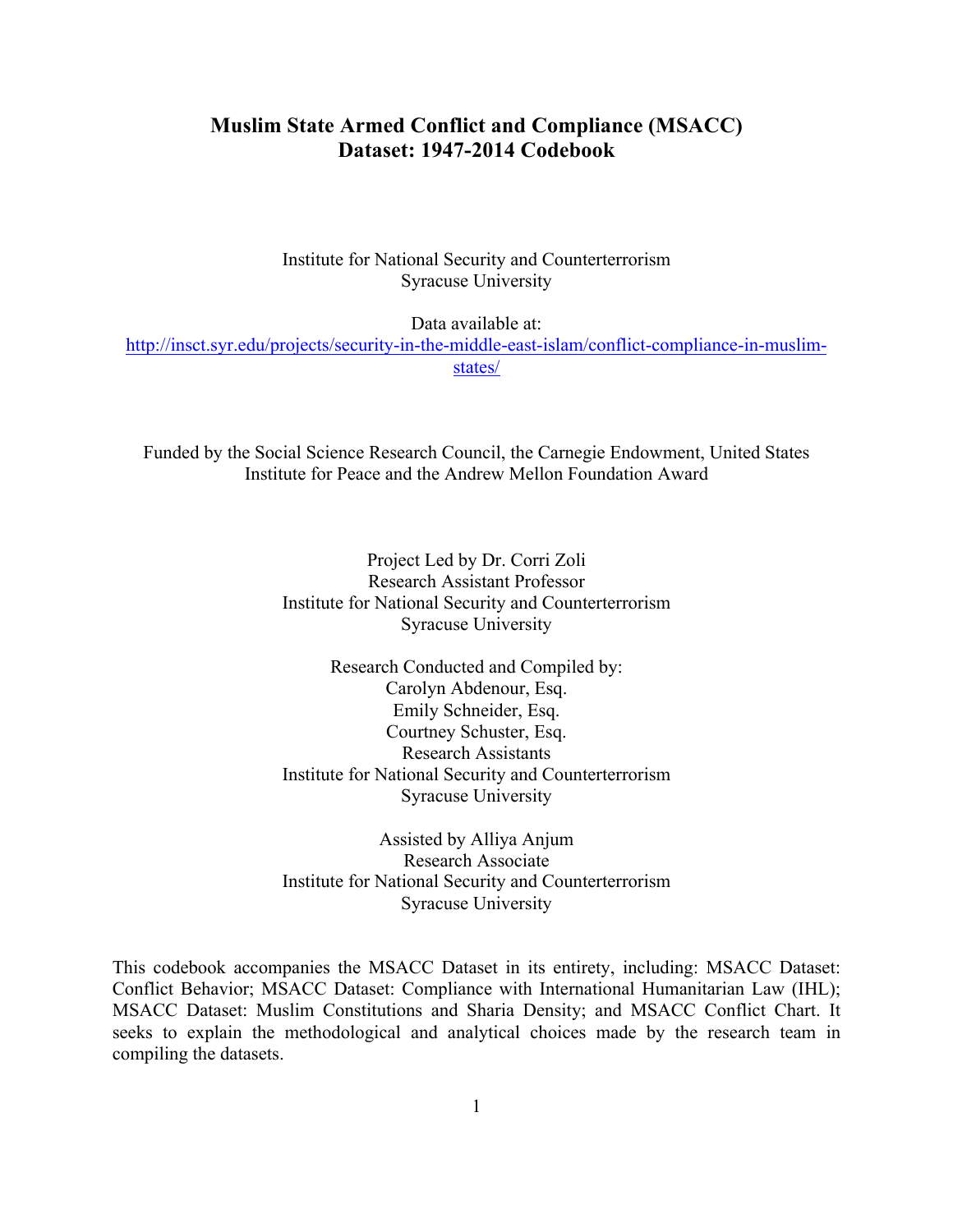#### **I. Introduction**

This Codebook describes our three meta-national datasets on self-identified Muslim states, defined by their membership in the Organization for Islamic Cooperation (OIC). Collectively termed the "Muslim State Armed Conflict and Compliance (MSACC) Datasets: 1947-2014," they include: (a) MSACC Dataset: Conflict Behavior; (b) MSACC Dataset: Compliance with International Humanitarian Law (IHL); and (c) MSACC Dataset: Muslim Constitutions and Sharia Density. MSACC Datasets Conflict Behavior and Compliance with IHL track the armed conflicts that each OIC member state has been involved in since 1947, and record instances of compliance and violation of International Humanitarian Law (IHL), respectively. MSACC Dataset: Muslim Constitutions and Sharia Density records the levels of Shari'a and International Human Rights Law (IHRL) content present in the constitutions of all OIC member states. These datasets differentiate themselves from all existing conflict datasets – including the Uppsala Conflict Data Program/ Peace Research Institute Oslo Armed Conflict (UCDP/PRIO) Dataset and Correlates of War (COW) Dataset - in one fundamental way: the threshold for qualification as an armed conflict is based strictly on legal criteria, including those derived from the Geneva Conventions of 1949 and their Additional Protocols of 1977, and the jurisprudence of international criminal tribunals, rather than using a political measure such as battle-related deaths.<sup>1</sup> The datasets are part of the larger INSCT project "Shari'a, International Humanitarian Law and Postconflict Justice,"<sup>2</sup> which explores: (1) compatibilities between Shari'a rules of war and IHL, focusing particularly on *jus in bello* norms (rules applicable in the course of an armed conflict)<sup>3</sup>; (2) Shari'a proscriptive and prescriptive norms on accountability and administration of justice, that have applicability in postconflict Muslim contexts; and (3) possible Shari'a contributions in the development of new rules which respond to the changing

 <sup>1</sup> For instance, ICRC's commentary on Common Article 2 of the Geneva Conventions of 1949, underlines the *de facto* measure of determining an armed conflict by stating that "any difference arising between two States and leading to the intervention of armed forces is an armed conflict even if one of the Parties denies the existence of a state of war" and "it makes no difference how long the conflict lasts, or how much slaughter takes place." *See* International Committee of the Red Cross, Commentary on the Geneva Convention For The Amelioration of the Condition of the Wounded and Sick in Armed Forces in the Field 32 (ed. Jean Pictet, Geneva, 1952) [hereinafter Commentary on the Geneva Convention]; According to the COW dataset, a conflict or war must "involve sustained combat, involving organized armed forces, resulting in a minimum of 1000 battle-related combatant fatalities within a twelve month period." The UCDP/PRIO dataset defines armed conflict as "a contested incompatibility that concerns government and/or territory where the use of armed force between two parties, of which at least one is the government of a state, results in at least 25 battle-related deaths." The definition for battle-related deaths for the UCDP/PRIO dataset is: "deaths caused by the warring parties that can be directly related to combat over the contested incompatibility. This includes traditional battlefield fighting, guerrilla activities e.g. hit-and-run (attacks/ambushes) and all kinds of bombardments of military bases, cities and villages etc. Urban warfare (bombs, explosions, and assassinations) does not resemble what happens on a battlefield, but such deaths are considered to be battle-related." *See* Meredith Reid Sarkees, *The Cow Typology of War: Defining and Categorizing Wars v. 4.0*, 14, http://www.correlatesofwar.org/COW2%20Data/WarData\_NEW/COW%20Website%20-

<sup>%20</sup>Typology%20of%20war.pdf; Also, Meredith Reid Sarkees, *Codebook for Intra-State Wars v 4.0: Definitions and Variables*, http://www.correlatesofwar.org/COW2%20Data/WarData\_NEW/Intra-StateWars\_Codebook.pdf; And, *UCDP Battle-Related Deaths Data Codebook: Version 5.0*, July 2013, UPPSALA CONFLICT DATA PROGRAM, http://www.pcr.uu.se/digitalAssets/167/167154\_codebook-ucdp-battle-related-deaths-dataset-v.5- 2013.pdf

<sup>&</sup>lt;sup>2</sup> Our research under this larger project is available at: ISLAM, LAW & WAR, http://islamlawandwar.insct.org/ (last visited August 2, 2014).

<sup>3</sup> *See* Robert D. Sloane, *The Cost of Conflation: Preserving the Dualism of Jus ad Bellum and Jus in Bello in the Contemporary Law of War*, 34 YALE J. INT'L L., 47 (2009).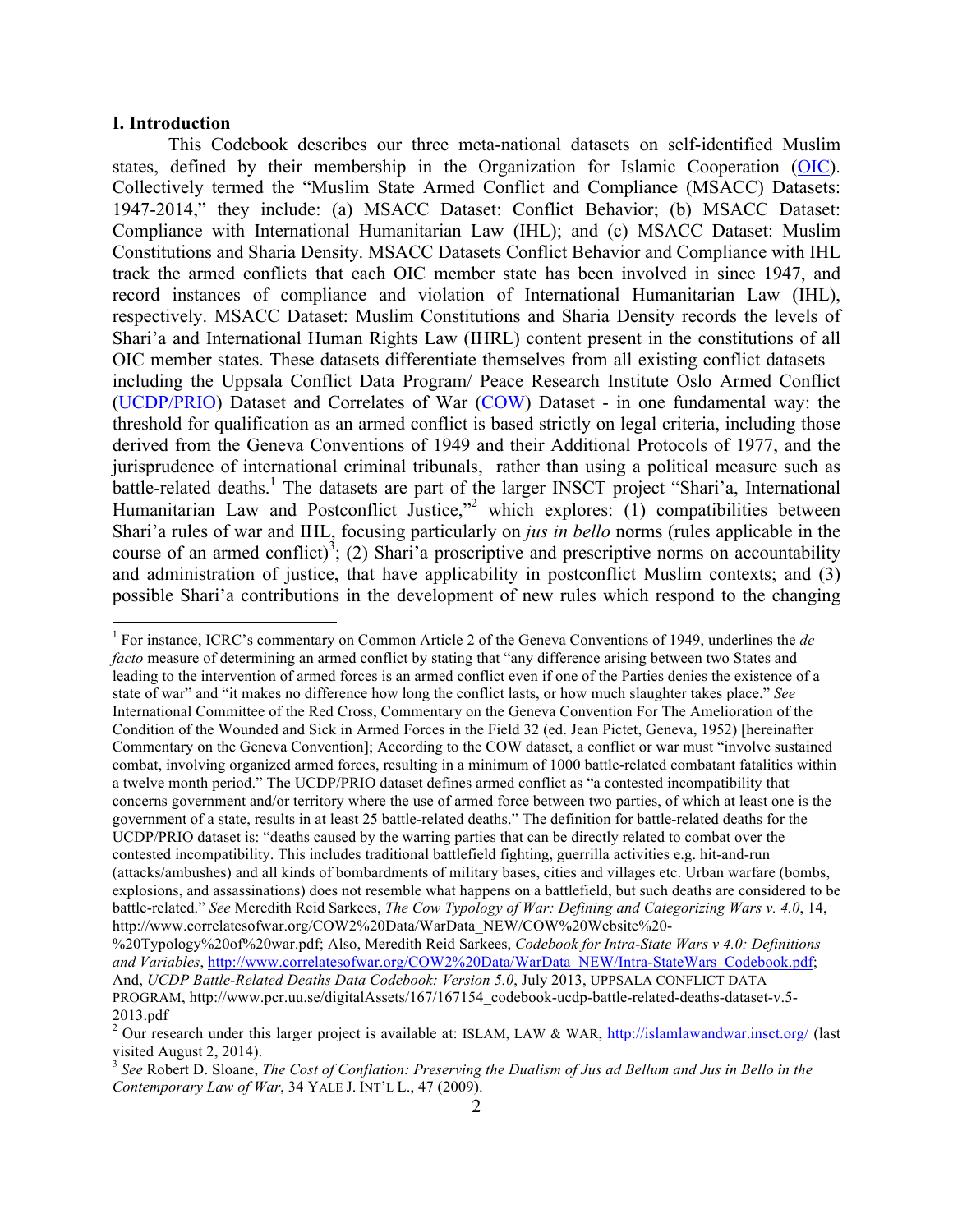nature of armed conflicts or the "new wars"<sup>4</sup> of the  $21<sup>st</sup>$  century, where transnational non-state armed groups and asymmetric warfare tactics are increasingly assuming center-stage.<sup>5</sup>

## **II. Definitions**

# **2.1 Armed Conflict**:

MSACC datasets utilize the international humanitarian law (IHL) definition of armed conflict, which is streamlined into two categories: non-international armed conflicts (NIAC) and international armed conflicts (IAC). The IHL definition draws from the jurisprudence of the International Criminal Tribunal for the Former Yugoslavia (ICTY), the Geneva Conventions of 12th August 1949, and the First and Second 1977 Protocols Additional to the Geneva Conventions of 12 August 1949.

*2.1.1 Non-International Armed Conflicts (NIAC)*: A NIAC is an armed conflict that takes place in the territory of a state between the armed forces of a state and dissident armed forces or other organized armed group(s). $6$  The conflict must meet a minimum threshold of intensity and the group must be sufficiently organized.<sup>7</sup> For a group to be sufficiently organized, it must be able to carry out sustained and concerted military operations.<sup>8</sup> Factors to examine in making that determination include: command structure; an ability to carry out operations in an organized manner; logistics; discipline within the ranks; and the ability to speak with one voice.<sup>9</sup> In more recent jurisprudence, especially after  $9/11$  and the ICTY rulings<sup>10</sup>, an isolated incidence of violence will suffice if it is "of a high degree of intensity, with a high level of organization on the part of the non-state armed group."<sup>11</sup>

2.1.2 International Armed Conflicts (IAC): An IAC is a resort to armed force between states<sup>12</sup> and includes fights against colonial powers and alien occupation.<sup>13</sup> In order to determine whether

 <sup>4</sup> *See* M. Cherif Bassiouni, *The New Wars and the Crisis of Compliance with the Law of Armed Conflict by Non-State Actors*, 98 THE J. CRIM. L. & CRIMINOLOGY 98, 711-810 (2008); Also, Mary Kaldor describes the new form of organized violence having emerged in the last decades of the twentieth century as "new wars", as they differ from earlier perceptions of war, and involve the blurring of distinctions between war, organized crime and large-scale human rights violations. *see* MARY KALDOR, NEW AND OLD WARS: ORGANIZED VIOLENCE IN A GLOBAL ERA (2007).

<sup>&</sup>lt;sup>5</sup> NEW BATTLEFIELDS/OLD LAWS: CRITICAL DEBATES ON ASYMMETRIC WARFARE (William C. Banks ed., 2013). <sup>6</sup> See Protocol Additional to the Geneva Conventions of 12 August 1949, and Relating to the Protection of Victims of Non-International Armed Conflicts, art.1(1), June 8, 1977, 1125 U.N.T.S. 609 [hereinafter Additional Protocol II].

 $^7$  Prosecutor v. Tadic, Case No. IT-94-I-T, Opinion and Judgment,  $\parallel$  561 (Int'l Crim. Trib. for the Former Yugoslavia May 7, 1997).<br><sup>8</sup> See Additional Protocol II 1(1), *supra* note 6.

<sup>&</sup>lt;sup>9</sup> Prosecutor v. Boskoski, Case No. IT-04-82-T, Judgment, ¶¶ 199-203 (Int'l Crim. Trib. for the Former Yugoslavia July 10, 2008); Prosecutor v. Haradinaj, Case No. IT-04-84-T, Judgment, ¶60 (Int'l Crim. Trib. for the Former Yugoslavia April 3, 2007).<br><sup>10</sup> See *Haradinaj, supra* note 9.

<sup>&</sup>lt;sup>11</sup> Abella v. Argentina, Case 11.137, Inter-Am. Comm'n H.R., Report No. 55/97, OEA/Ser.L./V/II.95, doc. 7 rev. ¶ 151 (1997).

<sup>&</sup>lt;sup>12</sup> See Geneva Convention for the Amelioration of the Condition of the Wounded and Sick in Armed Forces in the Field, art. 2, Aug. 12, 1949, 75 U.N.T.S. 31 [hereinafter Geneva Convention I]; International Committee of the Red Cross, Commentary on the Geneva Convention, *supra* note 1.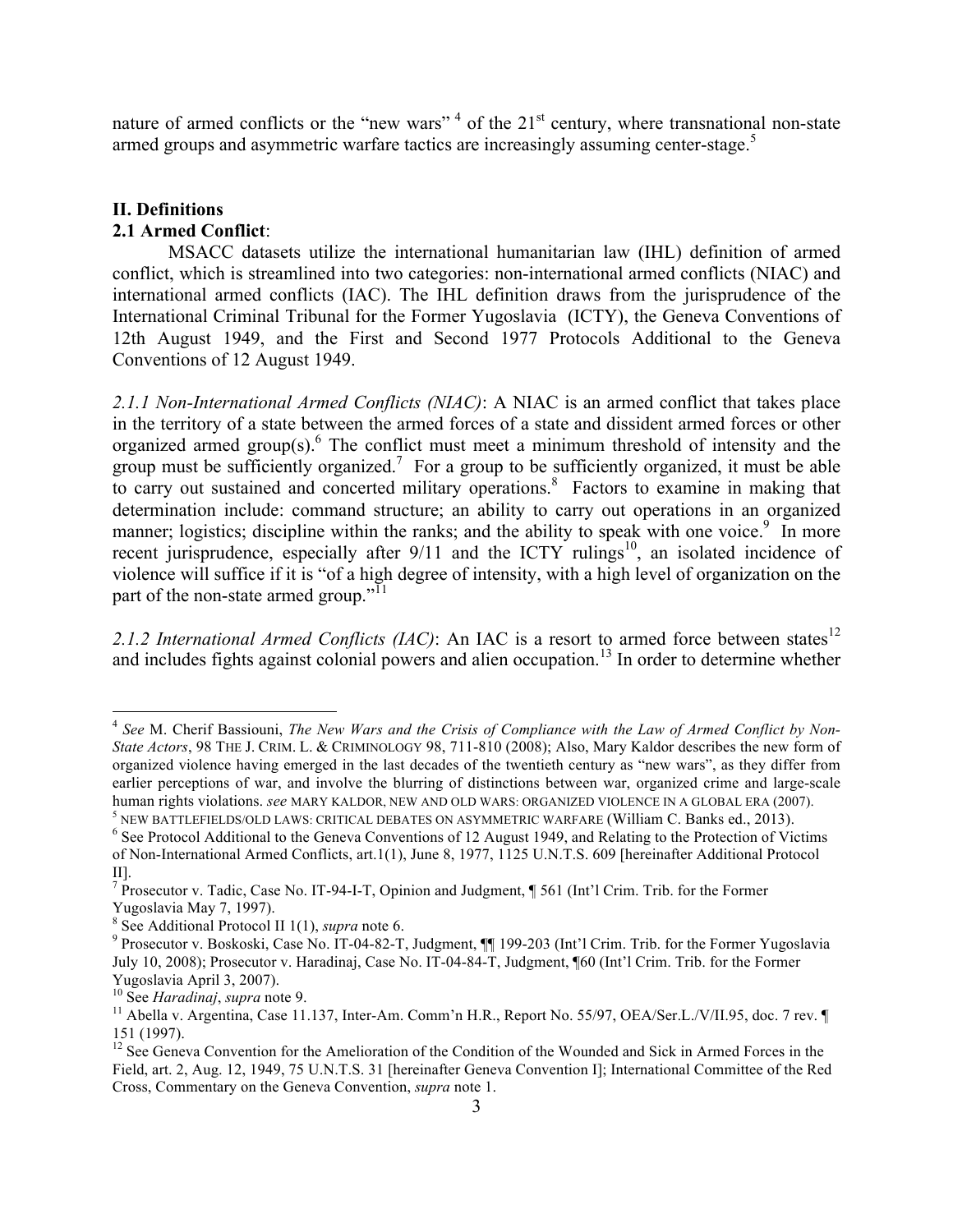Muslim state actors behave differently when engaged in conflict with other Muslim states versus non-Muslim states, our datasets have added a subset to IACs: international armed conflicts between Muslim states (MM IAC). For issues related to states participating in coalition forces, see section 2.2 below.

## *2.1.3 Transnational Conflicts*:

a) NIACs: NIACs that have become transnational by spreading across states' borders or internationalized by involving multiple states against a non-state group are counted as NIACs, both under IHL and within our datasets. However, transnational belligerencies that occur within the territory of a state are not automatically considered a conflict under our dataset; they are still subject to the intensity and organization test from the *Tadic* case discussed above.<sup>14</sup>

b) IACs: IACs that involve more than two states are counted as a conflict under each state and are coded within our datasets as IACs under each state belligerent. For issues related to states participating in coalition forces, see section 2.2 below.

*2.1.4 Incidents Not Considered Conflicts*: Incidents between states and a non-state group such as internal disturbances and tensions, like riots, isolated and sporadic acts of violence, and other acts of a similar nature do not rise to the level of an armed conflict.<sup>15</sup> For an armed incident between two states, competing definitions exist. The *ICRC Commentary* holds that "any difference arising between two states and leading to the intervention of members of the armed forces is an armed conflict.<sup>16</sup> Another view requires that there be fighting of some intensity<sup>17</sup> or that the fighting be protracted and states must intend to engage in war,  $^{18}$  disqualifying border clashes, for example. We have used a combination of the view that a conflict begins from the first moment a state uses force against another state and the intensity requirement: For example, in our datasets, a border clash is a conflict if a state both used force against another state and did so with some intensity.

## **2.2 Coalitions**

In conflicts that involve states acting in concert, the level of effective control a state has over its forces is the determining factor in whether the state can be said to be involved in an armed conflict. For attributing the actions of a non-state group to a state, the International Court of Justice (ICJ) has found that the state must exercise effective control over the armed group.<sup>19</sup> The International Criminal Court (ICC) has found that in the conflict between the Democratic Republic of Congo and non-state groups, Uganda's substantial contribution of troops, weapons and ammunition to armed groups were substantial grounds to believe the conflict was between

<sup>&</sup>lt;sup>13</sup> See Protocol Additional to the Geneva Conventions of 12 August 1949, and Relating to the Protection of Victims of International Armed Conflicts, art. 1(4), June 8, 1977, 1125 U.N.T.S. 3 [hereinafter Additional Protoc

<sup>&</sup>lt;sup>14</sup> *Tadic, supra* note 7.<br><sup>15</sup> Additional Protocol II 1(2), *supra* note 6.<br><sup>15</sup> Commentary on the Geneva Convention 32, *supra* note 1.<br><sup>17</sup> ILA Committee on the Use of Force, Final Report on the Meaning of Armed Confl

<sup>&</sup>lt;sup>18</sup> GARY SOLIS, THE LAW OF ARMED CONFLICT 152 (2010).

<sup>&</sup>lt;sup>19</sup> See Military and Paramilitary Activities in and Against Nicaragua (Nicar. v. U.S.), Judgment, 1986 I.C.J. 14 (June 27).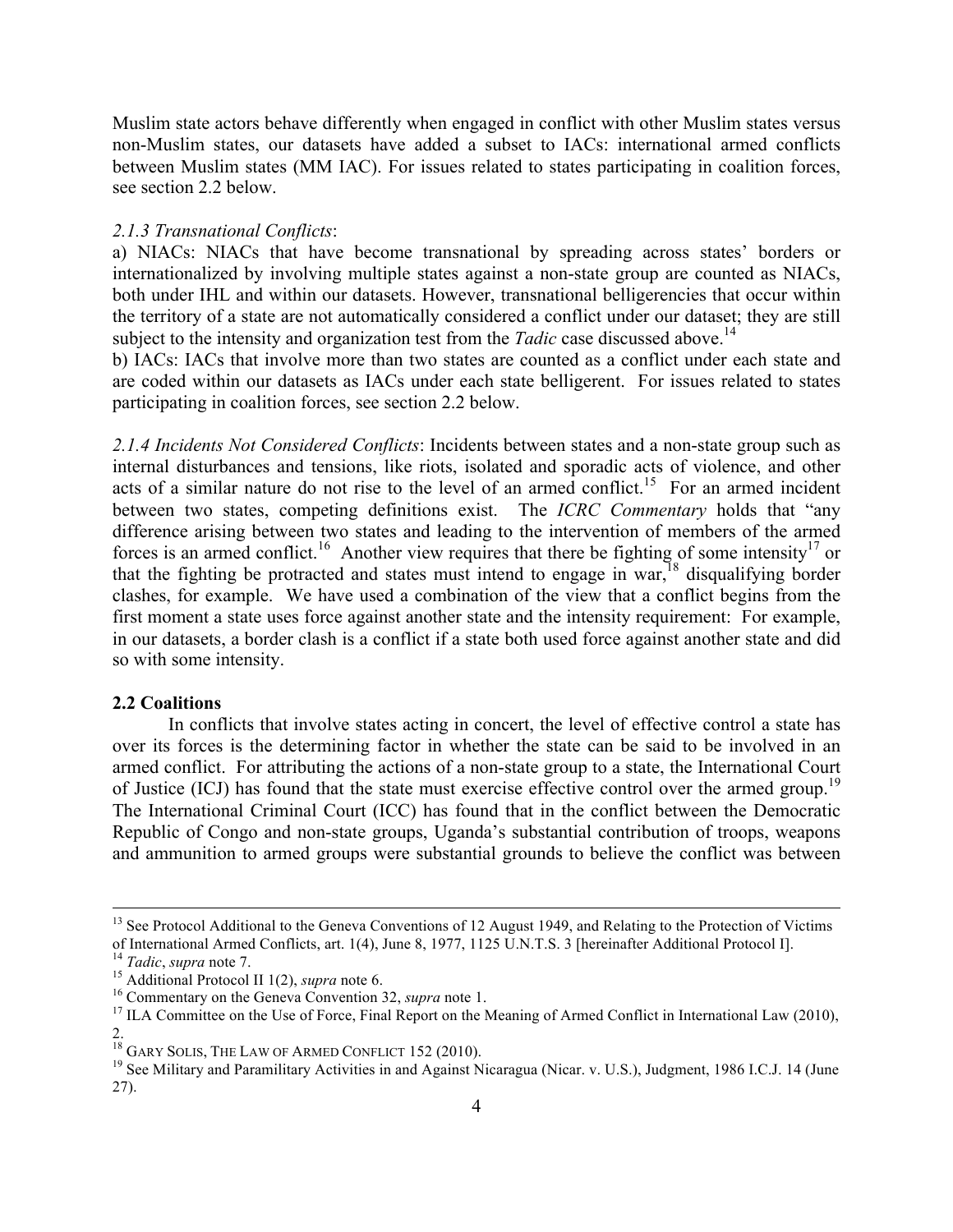states.<sup>20</sup> We are extending the reasoning of the international tribunals to apply to the actions of states when supporting other states. Coalition partners do not necessarily operate separately, coordinating plans and inter-mingling troops.

In cases of conflicts where states act together, we determined to the best of our ability, what states, if any, exercised effective control over another state. Factors that were used to define effective control included: chain of command; troop strength; logistics like providing arms; extensive monetary support; and initiating hostilities rather than supporting hostilities.

The states that exercised effective control over the conflict we have termed "main belligerents." The states that did not exercise effective control over the conflict we have termed "supporting states." In our datasets, only main belligerents have the conflict listed under the conflicts for that state. An example of a main belligerent is the United States, whose commanders often hold top leadership positions within the coalition structure. Supporting states typically contribute forces that are controlled by main belligerents or conduct training of native troops or police forces. A sampling of coalition forces that involved OIC states is in Appendix 4.3 with their designations.

For these datasets, peacekeeping forces are not considered to be part of coalitions. Peacekeeping is "designed to preserve the peace" and "to assist in implementing agreements achieved by the peacemakers" by observing cease-fires and working with military, police, and civilians to lay the foundations for sustainable peace and must do so "without favor or prejudice to any party."<sup>21</sup> Since peacekeeping forces are neutral and training forces are not involved in the effective control of the conflict, they are not included in our datasets.

#### **2.3 Conflict actors**

Before the advent of the Additional Protocols of 1977, the Four Geneva Conventions of 1949 applied in situations of war or conflict between two or more state parties,<sup>22</sup> with the only Common Article 3 applying to state conflicts not of an international character.<sup>23</sup> Additional Protocols I and II shifted this traditional norm. Additional Protocol I added around 90 articles of prohibited behavior of states in international conflicts.<sup>24</sup> Additional Protocol II expanded the prohibited behavior of states during non-international armed conflicts beyond the limited provisions in Common Article 3 by adding around a dozen articles of prohibited state behaviors.<sup>25</sup> The Geneva Conventions of 1949 and Additional Protocols of 1977 proscribe states' behavior only; the actions of non-state actors are not accountable under IHL.

Conflicts that change in character during their course are divided into multiple conflicts. This phenomenon only occurred in Afghanistan 2001-2014, Azerbaijan 1992-1994, and Iraq 2003-2014. For example, the conflict in Afghanistan began in 2001 as an IAC between the government of Afghanistan and NATO but when the government of Afghanistan fell and a

<sup>&</sup>lt;sup>20</sup> See Prosecutor v. Dyilo, Case No. ICC-01/04-01/06, Judgement (March 14, 2012), http://www.icc-cpi.int/iccdocs/ doc/doc1379838.pdf; Prosecutor v. Katanga, Case No. ICC-01/04-01/07, Judgement (March 7, 2014), http://www. icc-cpi.int/iccdocs/doc/doc1744366.pdf. <sup>21</sup> United Nations Peacekeeping Operations: Principles and Guidelines, Capstone Doctrine 19 (2008), *available at*

http://pbpu.unlb.org/pbps/Library/Capstone\_Doctrine\_ENG.pdf.<br><sup>22</sup> Geneva Convention I art. 2, *supra* note 12.

<sup>&</sup>lt;sup>23</sup> Geneva Convention I art. 3, *supra* note 12.<br><sup>24</sup> Additional Protocol I, *supra* note 13.<br><sup>25</sup> Additional Protocol II, *supra* note 6.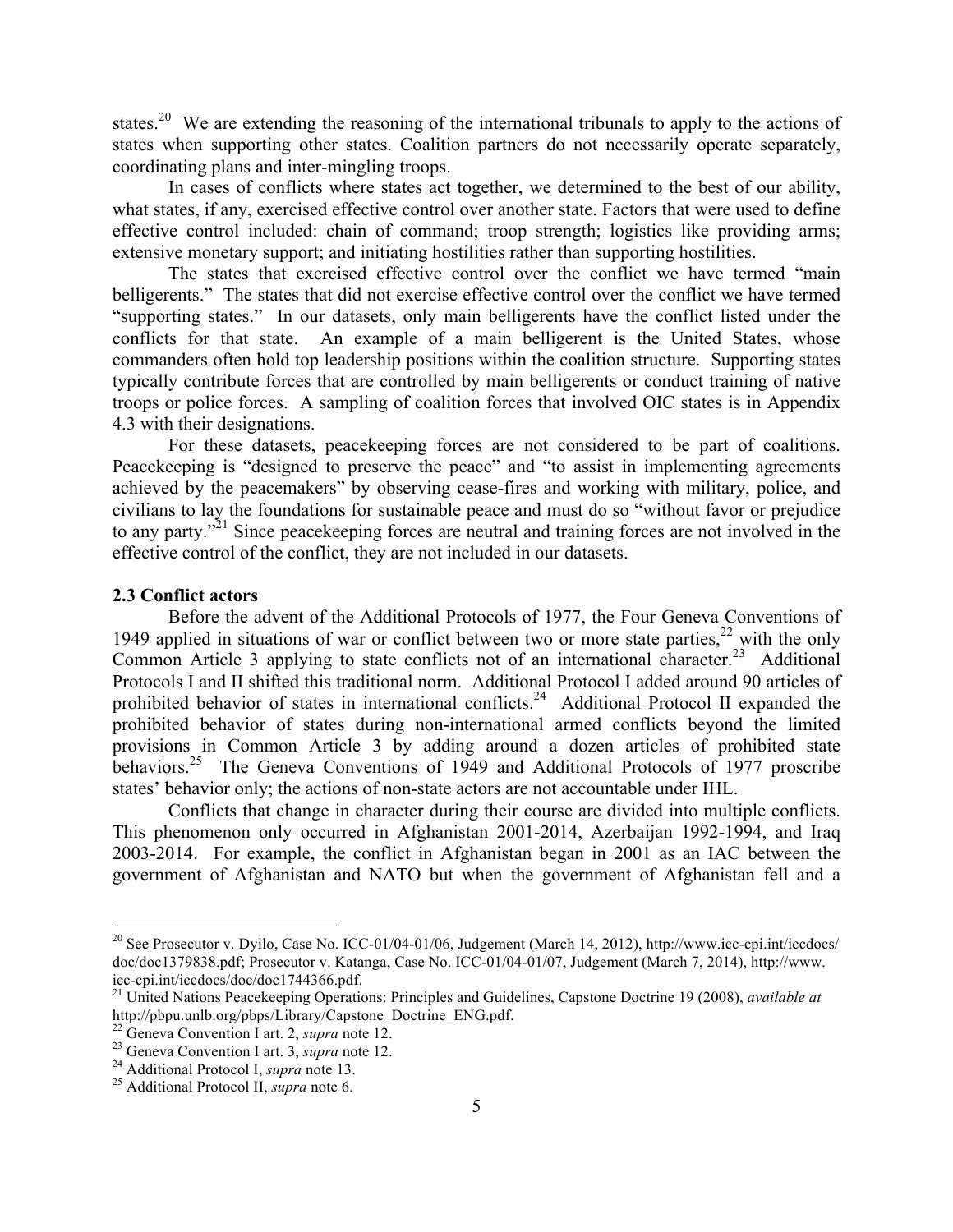NATO-backed transition government was installed on June 12, 2002, the conflict belligerents became NATO and Afghanistan fighting in a NIAC against non-state armed groups.<sup>26</sup>

In instances where the leadership of a state is in dispute, it is the ruler with *de facto* control over the government who is considered to be the legitimate state government.<sup>27</sup> In cases where the fighting continues despite a change in government actor multiple conflicts are listed. For example, in Uganda, rivals Idi Amin and Milton Obote spent years fighting for control over the country. When Amin overthrew Obote in 1971 and ruled for nine years, the conflict was between Amin's government and Obote's armed group. Upon Obote's overthrow of Amin in 1979, the conflict was then between Obote's government and Amin's armed group.

## **2.4 Special Cases**

For multiple conflicts, issues arose for various reasons. One common difficulty we experienced was ineffective, unclear, ambiguous reporting of necessary information or even a complete lack of reporting all together. Since our threshold criteria for a NIAC is dependent on the organization of an armed group and the intensity of the fighting, necessary facts were occasionally hard to come by. From incomplete reports, we had to glean whether or not an armed group was sufficiently organized (with a command structure, logistical ability, etc.) and the exact amount of fighting that occurred.

For both NIACs and IACs, there were occasional issues related to violations and attribution to state parties. Many reports were quick to document civilian deaths, for example, but were often silent on who caused the civilian deaths and how—details that are essential when attributing IHL noncompliance to state parties.

Additional complications we encountered were: situations where political considerations prevented authorities from making designations; IHL threshold triggers were either unclear or were complicated by differing reports; and situations that skirted the limits of the law.

### **2.5 International Humanitarian Law**

International Humanitarian Law (IHL) is part of international law that applies to armed conflicts; it does not regulate whether a state may actually use force, rather, it seeks to limit the effects of armed conflicts, $28$  by protecting those that "do not" or "no longer" take part in hostilities.<sup>29</sup> As a part of International law, IHL is contained in treaties, customs, general principles and decisions of international tribunals.<sup>30</sup> IHL is also found in customary international law - which is developed by state practice and is considered binding by states (also known as *opinio juris*). <sup>31</sup> Besides, "writings of legal specialists, national manuals of the military law and

<sup>&</sup>lt;sup>26</sup> Michael N. Schmitt, *The Status of Opposition Fighters in a Non-International Armed Conflict*, 88 NAVAL WAR COLL. INT'L L. STUDIES 119, <sup>126</sup> (2012). <sup>27</sup> For a more in depth discussion of this, see Jonte van Essen, *De Facto Regimes in International Law*, 28

MERKOURIOS 31 (2012). 28 International Committee of the Red Cross, *What is International Humanitarian Law?*, July 2004 *available at*

http://www.icrc.org/eng/assets/files/other/what\_is\_ihl.pdf [hereinafter ICRC IHL Fact Sheet].

<sup>&</sup>lt;sup>29</sup> MARCO SASSOLI, ANTOINE A. BOUVIER & ANNE QUINTIN, ICRC, HOW DOES LAW PROTECT IN WAR? CASES, DOCUMENTS AND TEACHING MATERIALS ON CONTEMPORARY PRACTICE IN INTERNATIONAL HUMANITARIAN LAW, VOL. 1 (3d ed. 2011).<br><sup>30</sup> ICRC IHL Fact Sheet, *supra* note 23.<br><sup>31</sup> For a discussion of the customary rules and general principles of IHL, *see* JEAN-MARIE HENCKAERTS & LOUISE

DOSWALD-BECK, CUSTOMARY INTERNATIONAL HUMANITARIAN LAW, VOL. 1 (2009); *see also* International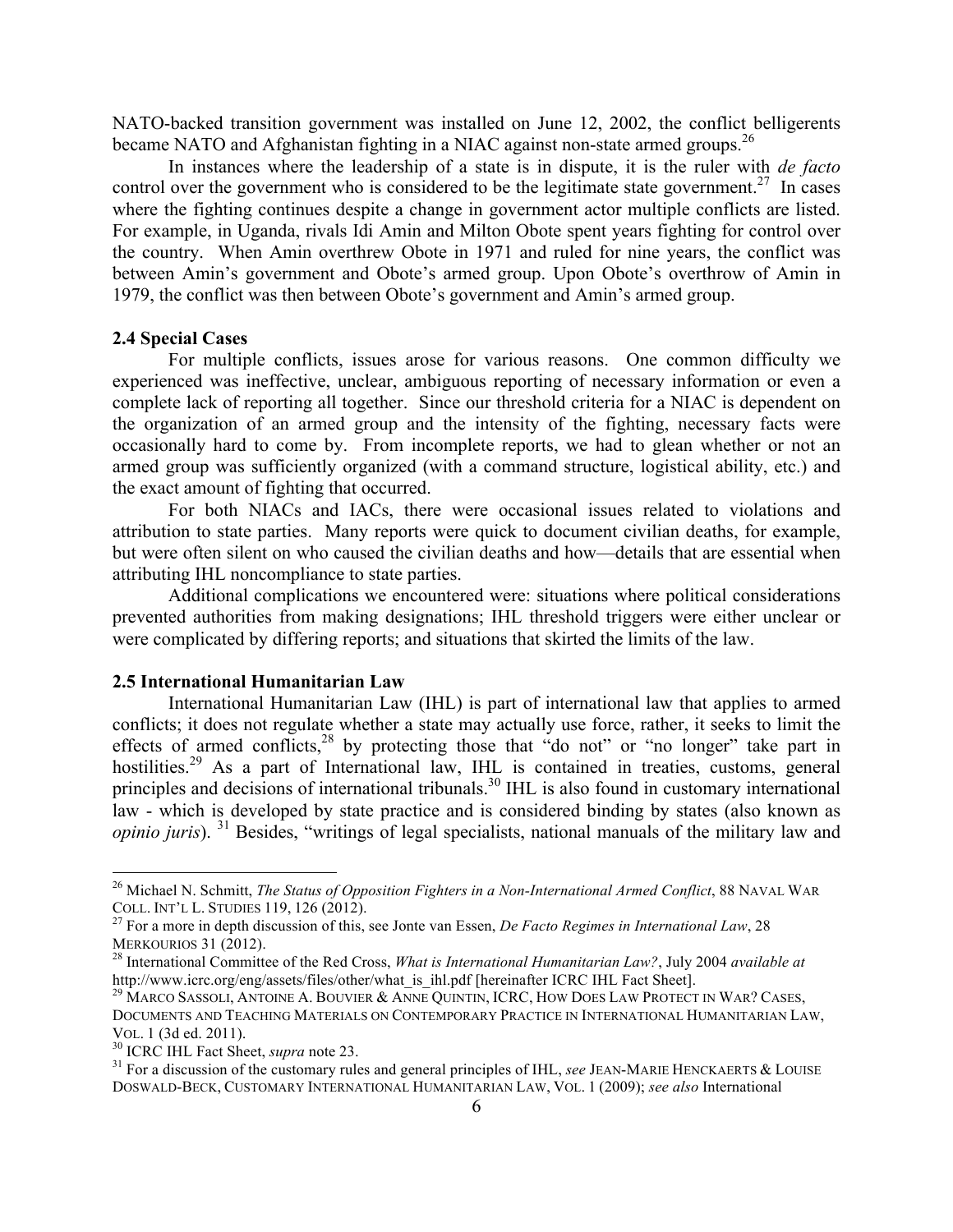related texts and resolutions of various international bodies," are also considered authentic sources of IHL $^{32}$ 

The ICRC's authoritative source on IHL provides the following definitions that serve as the basis for all of our research:

> International humanitarian law applies only to armed conflict; it does not cover internal tensions or disturbances such as isolated acts of violence. The law applies only once a conflict has begun, and then equally to all sides regardless of who started the fighting. International humanitarian law distinguishes between international and non-international armed conflict. International armed conflicts are those in which at least two States are involved. They are subject to a wide range of rules, including those set out in the four Geneva Conventions and Additional Protocol I. Non-international armed conflicts are those restricted to the territory of a single State, involving either regular armed forces fighting groups of armed dissidents, or armed groups fighting each other. A more limited range of rules apply to internal armed conflicts and are laid down in Article 3 common to the four Geneva Conventions as well as in Additional Protocol  $II^{33}$

IHL divides individuals into two categories: combatants (those participating in combat) and noncombatants (civilians, medical and religious military personnel, and *hors de combat* (such as wounded combatants and prisoners of war).  $34$ 

The Geneva Conventions only apply to states that have ratified them; however, the Additional Protocols must be followed even if a state is not a signatory.<sup>35</sup>

## *2.5.1 Geneva Conventions of 1949*

All provisions of the Four Geneva Conventions of 1949 (abbreviated "GC" in all datasets) were considered when evaluating conflicts, however only the following articles, representing the more serious offenses, are found in our data:<sup>36</sup>

Geneva Convention for the Amelioration of the Condition of the Wounded and Sick in Armed Forces in the Field, Aug. 12, 1949, 6 UST. 3114, T.I.A.S. 3362, 75 U.N.T.S. 31:

- ! GC I Art. 3(1)(a): Protection of non-combatants from violence, murder, torture
- $\blacksquare$  GC I Art. 3(1)(b): Prohibition on taking non-combatants hostages
- GC I Art.  $3(1)(c)$ : Against degradation of non-combatants

Committee of the Red Cross, Databases on International Humanitarian Law, available at http://www.icrc.org/eng/resources/ihl-databases/index.jsp. 32 *See* DOCUMENTS ON THE LAWS OF WAR 4 (Adam Roberts & Richard Guelff, ed., 2000); s*ee also* M. CHERIF

BASSIOUNI, A MANUAL ON INTERNATIONAL HUMANITARIAN LAW AND ARMS CONTROL AGREEMENTS (2000).<br><sup>33</sup> ICRC IHL Fact Sheet, *supra* note 28.<br><sup>34</sup> ICRC IHL Fact Sheet, *supra* note 28.<br><sup>35</sup> Torsten Stein, Coalition Warfare and Diff

<sup>&</sup>lt;sup>36</sup> Geneva Convention for the Amelioration of the Condition of Wounded, Sick and Shipwrecked Members of Armed Forces at Sea, Aug. 12, 1949, 75 U.N.T.S. 85 is not present as any relevant provision because this Convention deals strictly with sea forces, none of which occurred in our dataset.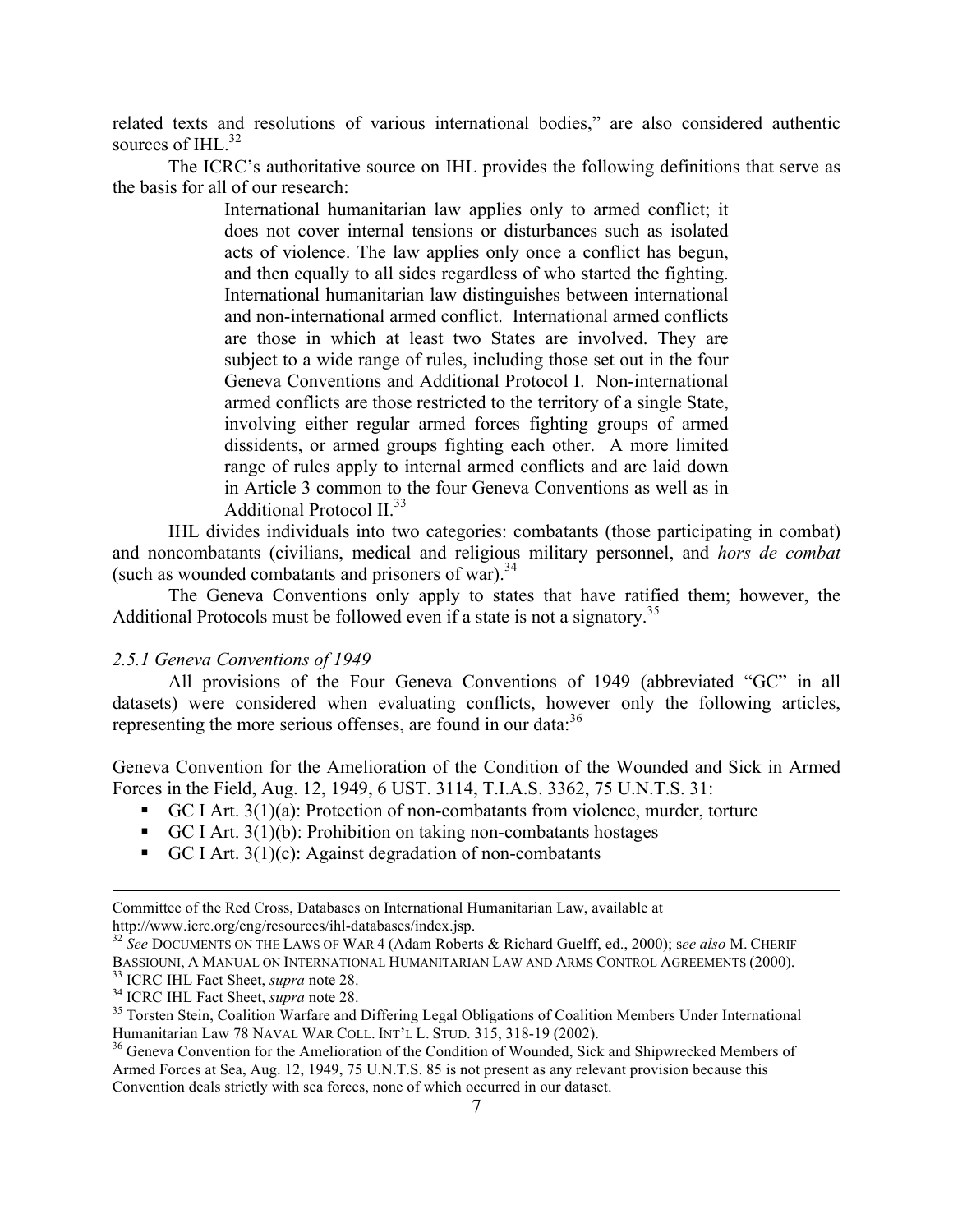- GC I Art.  $3(1)(d)$ : Judicial guarantees for sentencing for non-combatants
- ! GC I Art. 9: Prohibition against obstacles to humanitarian aid
- ! GC I Art. 12: Protection of wounded and sick
- ! GC I Art. 17: Proper burial
- ! GC I Art. 18: Denial of humanitarian aid
- ! GC I Art. 50: Prohibition on willful killing of protected persons

Geneva Convention, Relative to the Treatment of Prisoners of War, Aug. 12, 1949, 6 UST. 3316, T.I.A.S. 3364, 75 U.N.T.S. 135:

- ! GC III Art. 13: Humane treatment of POWs
- ! GC III Art. 14: Due respect for POWs, incl. women
- ! GC III Art. 100: Due process before execution
- ! GC III Art. 126: Right of detainees to be visited by ICRC

Geneva Convention, Relative to the Treatment of Civilian Persons in Time of War, Aug. 12, 1949, 6 UST. 3516, T.I.A.S. 3365, 75 U.N.T.S. 287:

- ! GC IV Art. 23: Denial of humanitarian aid
- ! GC IV Art. 27: Prohibition on harming protected persons
- ! GC IV Art. 28: Prohibits use of human shields
- ! GC IV Art. 31: Prohibition on physical or moral coercion against protected persons to obtain info
- ! GC IV Art. 32: Prohibition of corporal punishment, torture, etc.
- ! GC IV Art. 33: Prohibition on collective punishment
- ! GC IV Art. 34: Prohibition on taking of hostages
- ! GC IV Art. 40: Prohibition on forcing civilians to take part in military operations
- ! GC IV Art. 47: Prohibition on annexation of occupied territory
- ! GC IV Art. 49: Prohibition on forced removal of protected persons from occupied territory
- ! GC IV Art. 76: Humane treatment of detainees

# *2.5.2 Additional Protocols of 1977*

All provisions of the First Additional Protocol of 1977 (hereinafter "AP I") and the Second Additional Protocol of 1977 (hereinafter "AP II") were considered when evaluating conflicts but only the following, representing the more serious violations, were found in our data:

Protocol Additional to the Geneva Conventions of 12 August 1949, and Relating to the Protection of Victims of International Armed Conflicts, June 8, 1977, 1125 U.N.T.S. 3:

- AP I Art. 37: Prohibition on perfidy
- ! AP I Art. 48: Parties must distinguish between the civilian population and combatants
- $\blacksquare$  AP I Art. 51(4): Prohibition on indiscriminate attacks
- $\blacksquare$  AP I Art. 52(1): Prohibition on civilians as objects of attack or reprisal
- ! AP I Art. 54: Protection of objects indispensable to the survival of the civilian population
- ! AP I Art. 71(2): Safety of humanitarian relief workers must be respected
- $\blacksquare$  AP I Art. 75(2)(a): Prohibition on murder, torture
- $\blacksquare$  AP I Art. 75(3): Judicial notification guarantees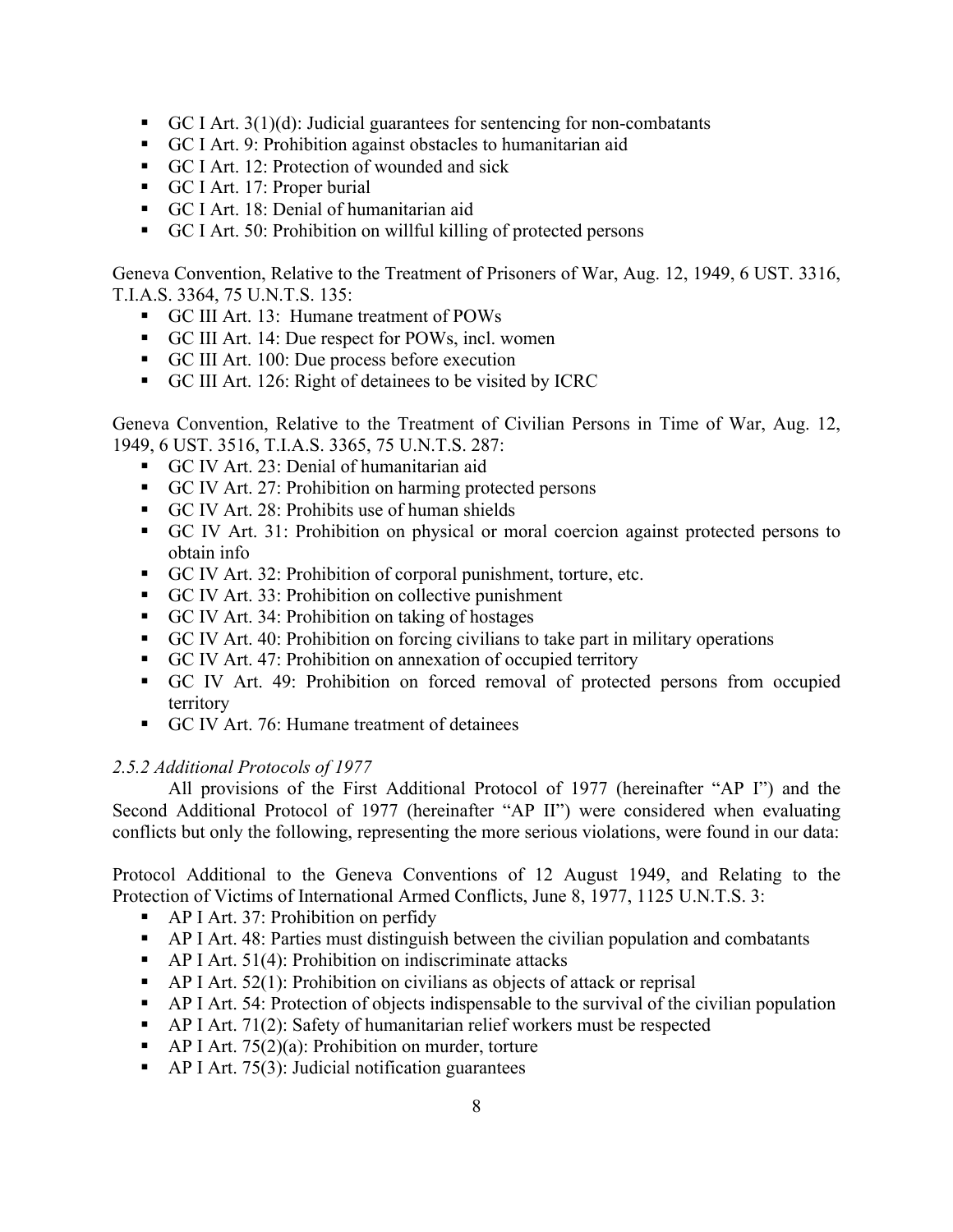- ! AP I Art. 76: Protection of women against rape
- ! AP I Art. 77: Protection of children, prohibition on children under 15 participating in hostilities

Protocol Additional to the Geneva Conventions of 12 August 1949, and Relating to the Protection of Victims of Non-International Armed Conflicts, June 8, 1977, 1125 U.N.T.S. 609:

- $\blacksquare$  AP II Art. 4(2)(a): Prohibition on violence to life, murder, torture
- $\blacksquare$  AP II Art. 4(2)(e): Prohibition on rape
- AP II Art.  $4(2)(g)$ : Prohibition on pillaging
- $\blacksquare$  AP II Art. 4(3)(c): Prohibition of children under the age of fifteen from being recruited or participating in hostilities
- ! AP II Art. 6: Guarantees of due process
- AP II Art. 7(2): Medical care for wounded
- ! AP II Art. 10: Prohibition on interfering with medical activities
- ! AP II Art. 13: Protection of civilians from violence of military operations
- ! AP II Art. 14: Protection of objects indispensable to survival of civilians
- ! AP II Art. 16: Protection of cultural objects and of places of worship
- ! AP II Art. 17: Prohibition of forced movement of civilians

# *2.5.3 Conventions Also Included*

The following for conventions were also considered when evaluating conflicts for violations of IHL:

- ! Protocol for the Prohibition of the Use in War of Asphyxiating, Poisonous, or Other Gases, and of Bacteriological Methods of Warfare, June 17, 1925, 26 UST. 571, 94 L.N.T.S. 65 [abbreviated G.BC]
- ! Convention on Prohibitions or Restrictions of the Use of Certain Conventional Weapons Which May be Deemed to be Excessively Injurious or to Have Indiscriminate Effects, Oct. 10, 1980, 19 I.L.M. 1523 [abbreviated CCW]
- ! Convention for the Protection of Cultural Property in the Event of Armed Conflict with Regulations for the Execution of the Convention, May 14, 1954, 249 U.N.T.S. 240 [abbreviated CCP]
- ! Convention on the Prohibition of the Use, Stockpiling, Production and Transfer of Anti-Personnel Mines and On Their Destruction, September 18, 1997, 2056 U.N.T.S. 211 [abbreviated APM]

# **III. Methodology**

# **3.1 Conflict Chart: 1947-2014**

This chart is our comprehensive list of every conflict in which OIC states were a belligerent and it serves as the source of data for MSACC Dataset: Conflict Behavior and MSACC Dataset: Compliance with IHL. We used the Uppsala Conflict Data Program (UCDP) from Uppsala University<sup>37</sup> as a baseline for existing conflicts, eliminating all conflicts that did not involve an OIC state and further eliminating any conflicts that did not meet the definitional

<sup>&</sup>lt;sup>37</sup> Uppsala Conflict Data Program, Uppsala Universitet available at www.ucdp.uu.se.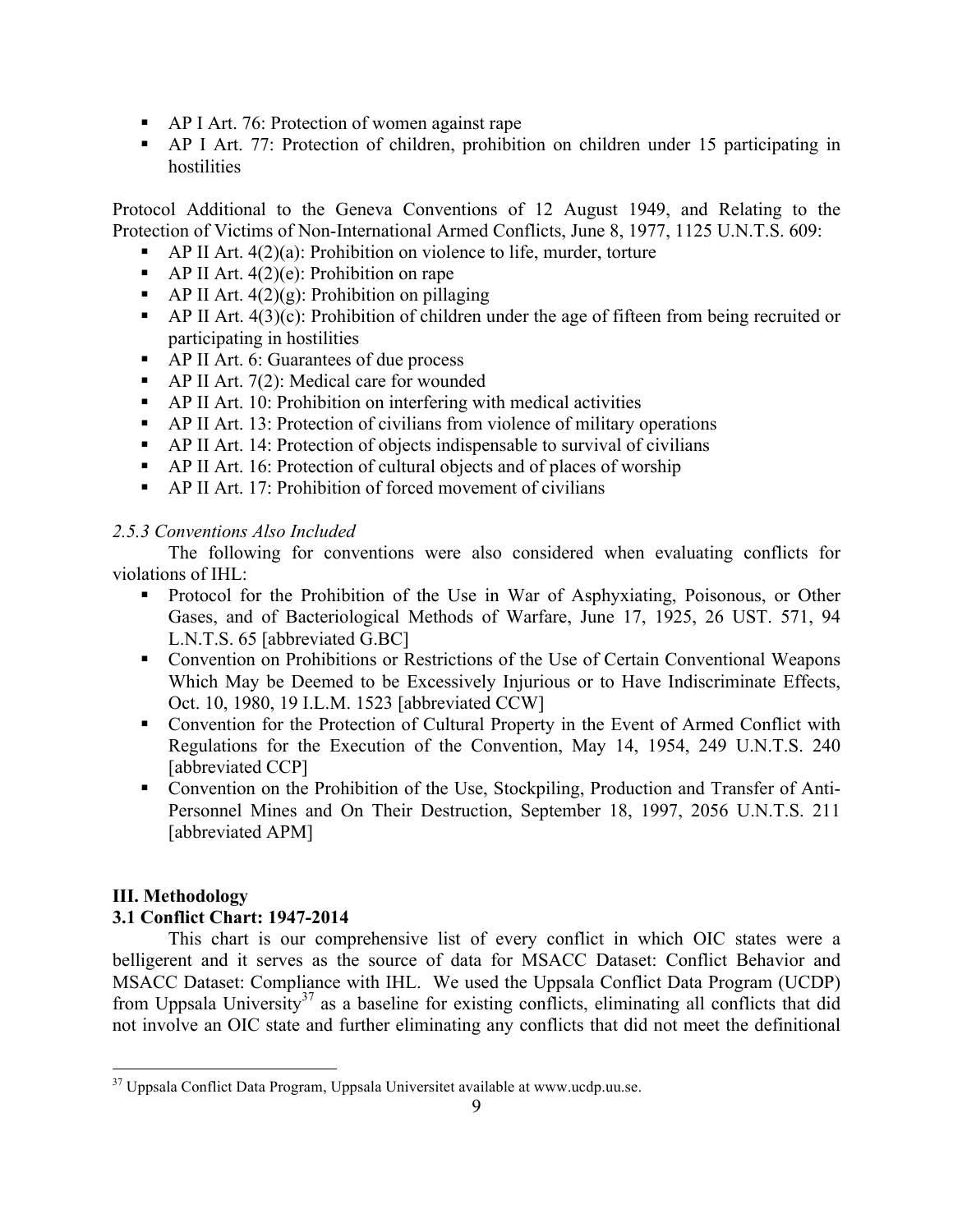threshold as set forth under IHL. Additionally, for UCDP, the start date of a conflict is the year 25 battle-related deaths occurred and the end date of a conflict was the last year 25 battle-related deaths occurred. As no such criterion for dates exist under IHL, we researched the start and end date of conflicts utilizing IHL criterion. Then we analyzed the state actors' conduct for compliance or noncompliance with IHL, namely the Four Geneva Conventions of 1949, the Additional Protocols of 1977, and the four treaties listed within section 2.5.

While UCDP was a starting-off point for our research, we did not treat it as the authoritative list of conflicts that occurred between 1947 and 2014. From our own research, we discovered conflicts that qualified as such under IHL but did not meet the UCDP definition, added any belligerents to a conflict that may have been omitted due to UCDP's strict battlerelated death focus, and researched conflicts that occurred outside UCDP's 2012 cutoff date.

For this research, resources published by non-governmental organizations, international organizations, and scholars were our primary sources.<sup>38</sup> At times, due to a lack of in-depth research, restrictions on media reporting, or because of the timeliness of the conflict, news articles published by renowned outlets were used.

The Conflict Chart contains 13 columns, which contain the following data:

Column 1: the name of each OIC state,

Column 2: the year the country ratified the Geneva Conventions,

- Column 3: the year the country ratified Additional Protocol I, if applicable,
- Column 4: the year the country ratified Additional Protocol II, if applicable,
- Column 5: the belligerent involved in the conflict including the colloquial name of the conflict, if applicable,
- Column 6: the conflict type, if applicable,
- Column 7: the start date of the conflict, if applicable,
- Column 8: the end date of the conflict, if applicable,
- Column 9: whether the state complied with IHL in the conflict, if applicable,
- Column 10: what types of conduct violated IHL, if applicable,
- Column 11: the violations of IHL the state committed in the conflict, if applicable,
- Column 12: a brief description of the conflict, if applicable, and
- Column 13: sources used to identify and detail the conflict and violations, if applicable

### **3.2 MSACC Dataset: Conflict Behavior**

MSACC Dataset: Conflict Behavior utilized the MSACC: Conflict Chart in order to analyze states' conflict patterns across conflict type, region, and time frame. This dataset reorganized the data from a table into a spreadsheet that details all the conflicts between 1947 and  $2014$  in which an OIC state was a party, organized by region,<sup>39</sup> and accounting for conflict type and time frame.

This dataset, along with MSACC: Compliance with IHL, see section 3.3 below, includes three conflict types. While the two conflict types under IHL, non-international armed conflict (NIAC) and international armed conflict (IAC), are included, a third category is added. We have

<sup>&</sup>lt;sup>38</sup> Frequently used sources include Human Rights Watch, Amnesty International, United Nations Security Council Resolutions and reports by United Nations Special Rapporteurs.

 $39$  For an OIC membership list broken down by region, see Appendix 4.1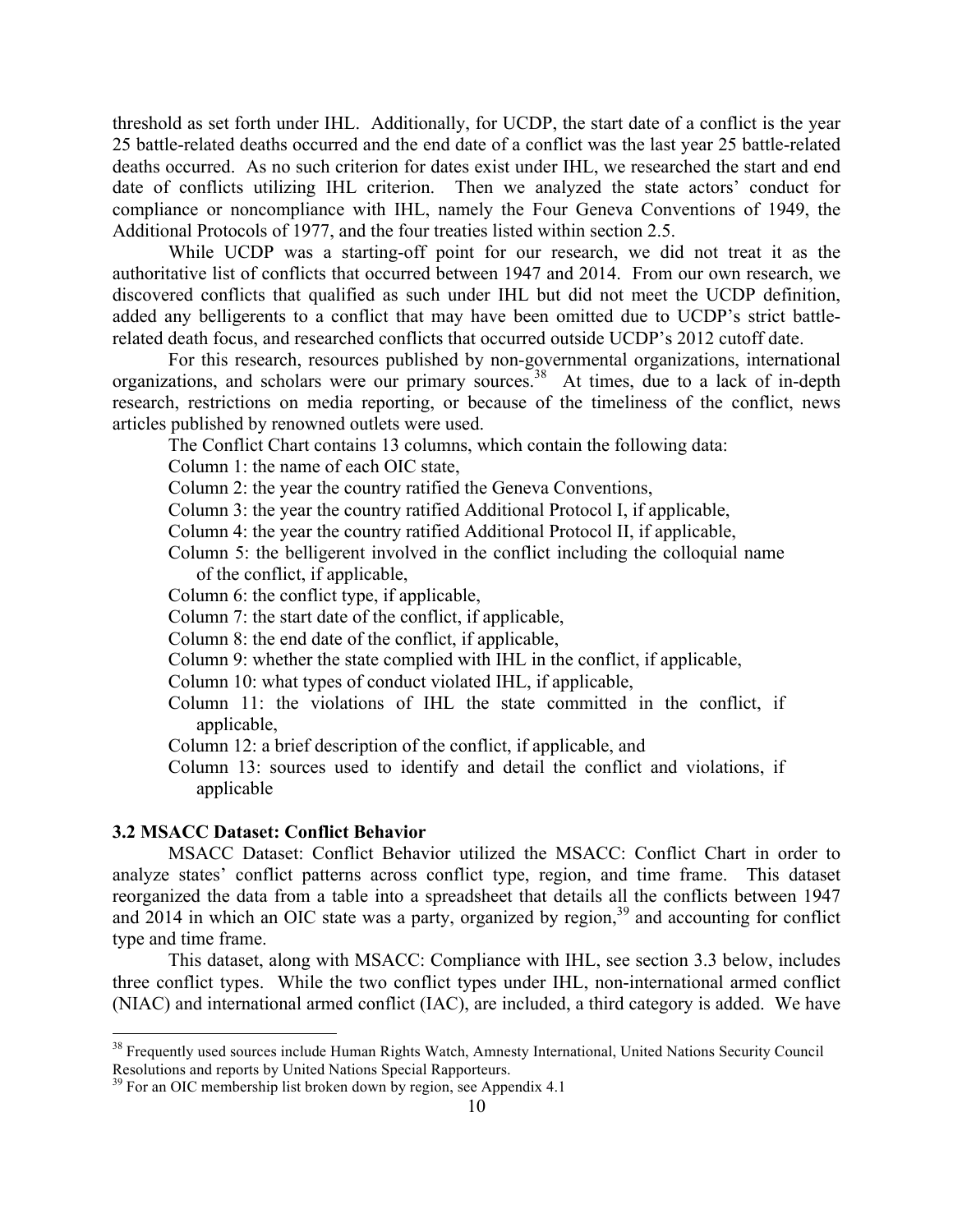broken the IAC category down to include a sub-category, IACs that occur exclusively between OIC states (MM IAC). This sub-category was created to test certain research questions and the total number of MM IACs is included within the total number of IACs. For example, the African region had 36 NIACs, 19 IACs, and 8 MM IACs. Overall, there were only 19 IACs, which include the 8 that were exclusively between OIC states.

Additionally, this dataset, along with MSACC: Compliance with IHL, see section 3.3 below, is divided into four temporal categories: Cold War/Decolonization period 1947-1978; Post-Islamic Revolution period 1979-1988; Fall of the Berlin Wall and Soviet Empire period 1989-2001; and Post-9/11 period 2001-2014. Each of the four time frames is disaggregated into three columns which cross-list conflict type.

In order to evaluate the number of conflicts that occurred using various parameters, a "1" is entered for the conflict under the conflict type and time period columns. The Conflict Behavior dataset measures incidences of armed conflict; that is, this dataset only counts each conflict once. For example, Algeria and Morocco fought an IAC against one another from 1963-1964. In this dataset, the conflict is coded with a "1" next to Algeria and a "0" next to Morocco in order to control against counting a single conflict multiple times. Any potential problems with that coding method, such as breakdowns by regional divisions not reflecting the total number of conflicts within that region, were not encountered as no conflicts spanned multiple regions.

The Conflict Behavior spreadsheet contains nineteen columns along with orange and black shading. Data in columns 1-4 is identical in both MSACC: Conflict Behavior and MSACC: Compliance with IHL. The column data is as follows:

- Column 1: the region in which OIC state is located,
- Column 2: the name of the OIC state examined,
- Column 3: conflicts each state has been involved in,
- Column 4: years the conflict occurred,
- Columns 5-7: conflict type, coded either "1" or "0",
- Columns 8-10: conflicts that occurred during the Cold War/Decolonization period arranged by conflict type, coded either "1" or "0",
- Columns 11-13: conflicts that occurred during the Post-Islamic Revolution period arranged by conflict type coded either "1" or "0",
- Columns 14-16: conflicts that occurred during the Fall of the Berlin Wall period arranged by conflict type, coded either "1" or "0", and
- Columns 17-19: conflicts that occurred during the Post-9/11 period arranged by conflict type, coded either "1" or "0"

Countries that have black shading within the conflict and year columns (columns 3-4) were not involved in any armed conflict under the legal definition. The orange shading within the conflict column (column 3) signifies that the conflict appears elsewhere in MSACC: Conflict Behavior. While the conflict shaded orange is coded with a "0", the first appearance of the particular conflict is not shaded and is coded with a "1".

### **3.3 MSACC Dataset: Compliance with IHL**

Like MSACC: Conflict Behavior, MSACC: Compliance with IHL utilizes the data from MSACC: Conflict Chart but reorganizes it into a different format. In fact, this dataset is nearly identical to the above MSACC: Conflict Behavior but with two key differences. First, MSACC: Compliance with IHL adds all violations of International Humanitarian Law (IHL) committed by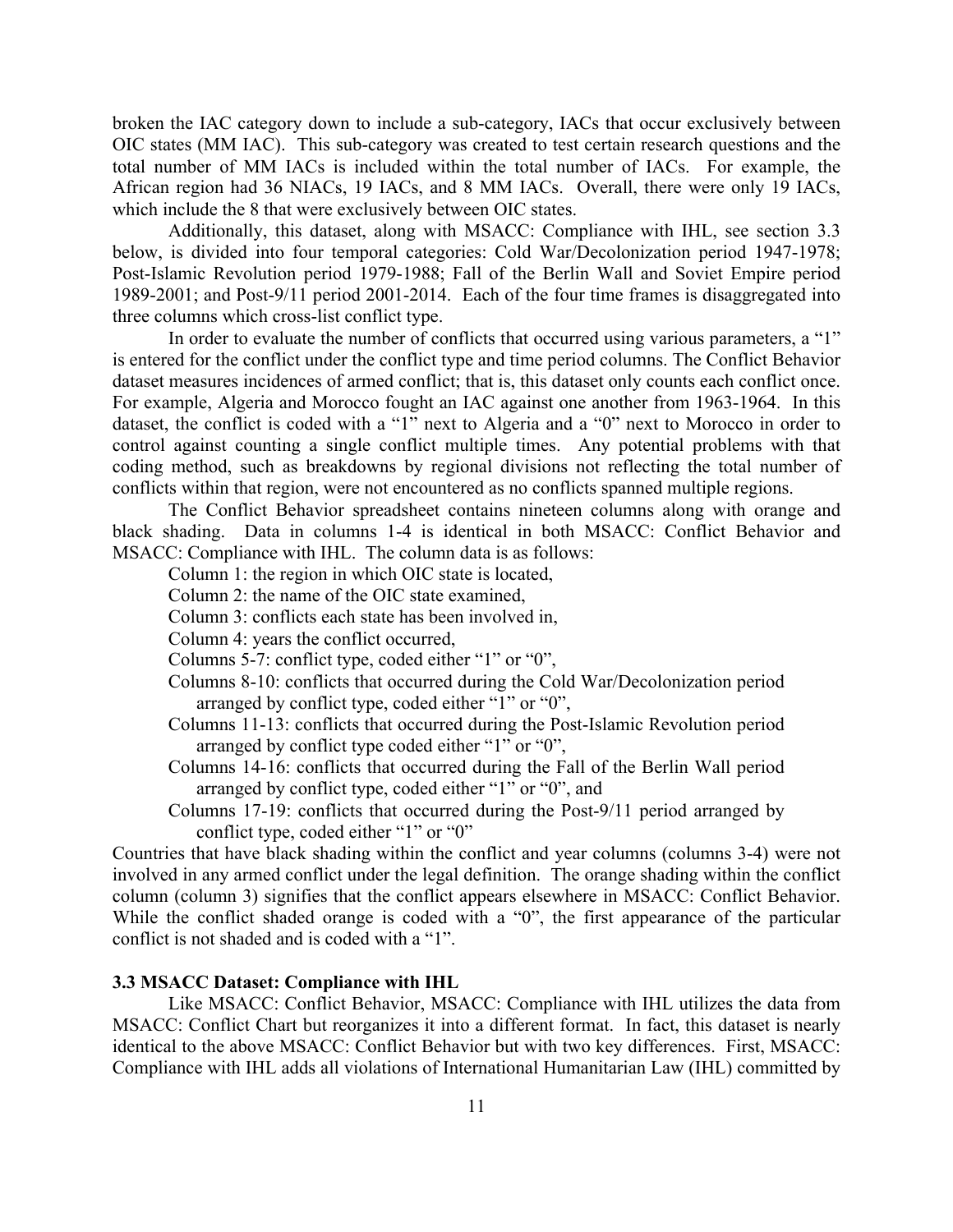each state party within every conflict, if applicable. Second, all conflicts, regardless of repeat conflicts, are coded with a "1" instead of the "1" or "0" values used in the MSACC: Conflict Behavior dataset. For example, while the conflict between Algeria and Morocco between 1963 and 1964 only occurred once—and is counted once for MSACC: Conflict Behavior—for MSACC: Compliance with IHL, the conflict is counted once under Algeria to account for Algeria's compliance with IHL in the conflict and once under Morocco to account for Morocco's compliance with IHL in the conflict.

The provisions of treaties or treaties as a whole that are included are detailed in section 2.5 above. In our dataset, each provision can be violated only once. For example, a government might repeatedly target civilian populations and intentionally kill 30,000 civilians, a clear violation of GC I Art. 3(1)(a): Protection of non-combatants from violence, murder, and torture. However, in our dataset, this conduct would only garner the state a single count of noncompliance under GC I Art. 3(1)(a).

Additionally, in conflicts that occurred entirely before the drafting and ratification of the Geneva Conventions, compliance data is not possible. For those conflicts, "N/A" appears under the compliance column of the spreadsheet (Column 20) and all calculations based on conflicts' compliance subtract the "N/A" conflict from the total number of conflicts. For example, Bangladesh was involved in two conflicts but did not ratify the Geneva Conventions until after the conclusion of the first conflict. When doing analysis solely based on compliance, the first conflict is subtracted from Bangladesh's total number making Bangladesh only involved in one conflict.

MSACC: Compliance with IHL chart contains 78 columns along with orange and black shading. Data in columns 1-4 is identical in both MSACC: Conflict Behavior and MSACC: Compliance with IHL datasets. The column data is as follows:

Column 1: the region in which OIC state is located,

Column 2: the name of the OIC state examined,

Column 3: conflicts each state has been involved in,

Column 4: years the conflict occurred,

Columns 5-7: conflict type, coded as "1",

- Columns 8-10: conflicts that occurred during the Cold War/Decolonization period arranged by conflict type, coded as "1",
- Columns 11-13: conflicts that occurred during the Post-Islamic Revolution period arranged by conflict type, coded as "1",
- Columns 14-16: conflicts that occurred during the fall of the Berlin Wall period arranged by conflict type, coded as "1",
- Columns 17-19: conflicts that occurred during the Post-9/11 period arranged by conflict type, coded as "1",
- Column 20: whether the state complied with IHL in that particular conflict, coded as "1" for compliance but left blank for noncompliance,
- Column 21: the total number of violations a state committed within that particular conflict,
- Columns 22-31: the aggregated provisions for each treaty with the total number of provisions violated by the state within each conflict, and
- Columns 32-78: each provision for the treaties evaluated is listed with the provisions violated by the state within each conflict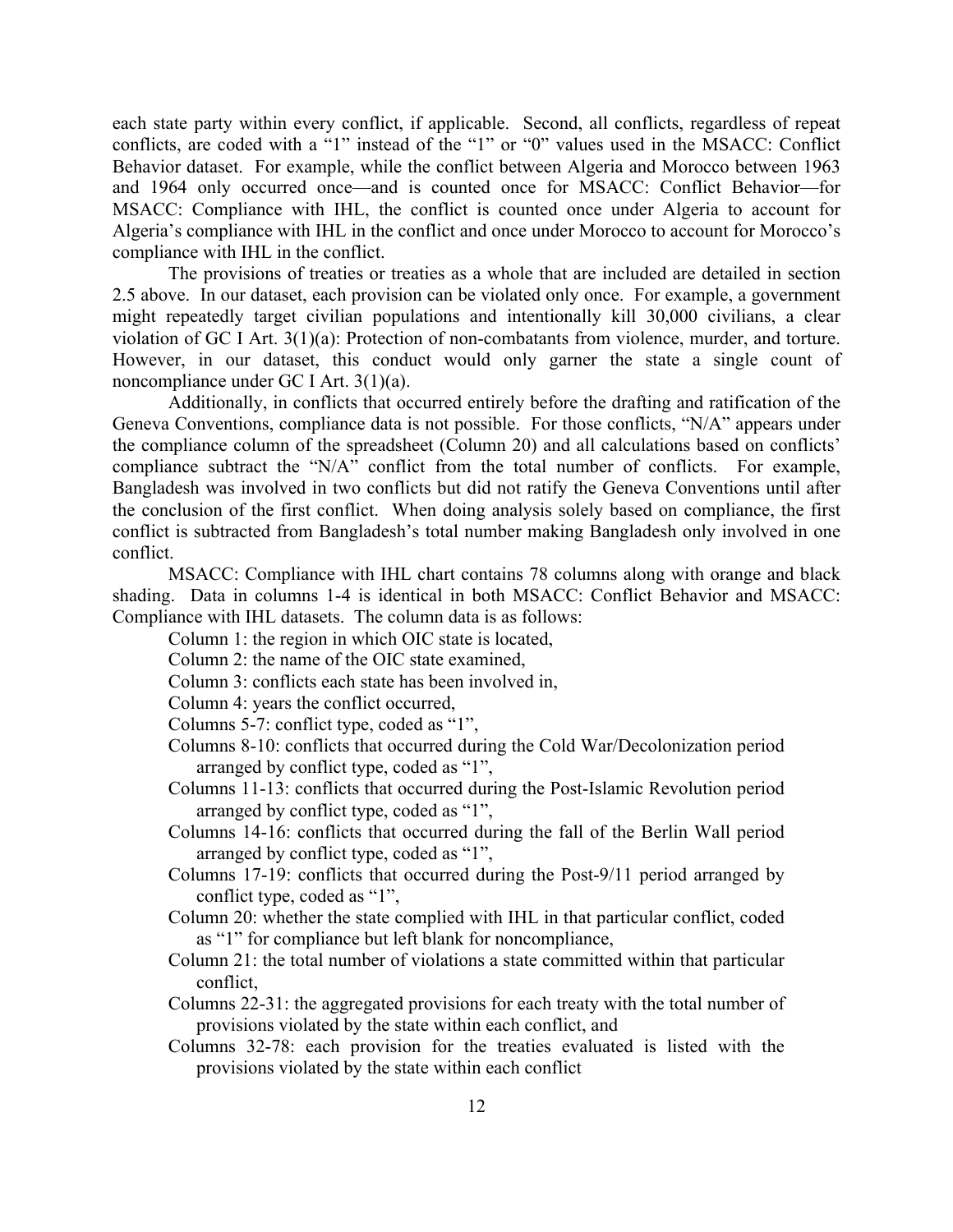Countries that have black shading under the conflict and year columns (columns 3-4) were not involved in any armed conflict under the legal definition. The orange shading under the conflict column (column 3) signifies that the conflict appears elsewhere in MSACC: Compliance with IHL, however, the first appearance of the particular conflict is not shaded; it appears with normal shading. Note here that conflicts that appear elsewhere ("repeat conflicts") are coded with "1" which is identical to all other conflicts. This "double-counting" of conflicts, done to account for each state's compliance or noncompliance, differs from the "single-counting" of conflicts in MSACC: Conflict Behavior.

This conflict number and compliance data is displayed on the time line graphic on our main webpage.

# **3.4 MSACC Dataset: Muslim Constitutions and Shari'a Density**

MSACC: Muslim Constitutions and Sharia Density is designed to test possible explanations as to why states have certain conflict patterns, why states may or may not comply with IHL in conflicts, among others, using alternate norms. This dataset gathers the 57 constitutions-in-force of all OIC member states as well as 7 superseding constitutions and drafts from post-Arab Spring states, bringing this dataset to a total of 64 of constitutions for all 57 states.<sup>40</sup> Each constitution was then read for content consistent with Shari'a law and International Human Rights Law (IHRL) as exemplified by the Universal Declaration of Human Rights (UDHR), 1948. 41

For the purposes of this dataset, our understanding of Shari'a was based primarily on its range of definitions and related discussions within the scholarly community. Commonly understood as the "religious law of Islam,"<sup>42</sup> or the "sacred law of Islam,"<sup>43</sup> scholars have variously defined Shari'a in their work. According to Cherif Bassiouni, Shari'a "is that which Allah has ordained in the Quran, complemented by the *Sunna*," and includes "general principles, guidance, prescriptions and proscriptions" contained in these sources.<sup>44</sup>

However, our criterion for defining Shari'a or determining Shari'a content for our dataset was not solely based on references to or reliance on primary sources of Islamic law - Quran and *Sunna* - or provisions of Islamic law strictly.<sup>45</sup> Considering the all-encompassing nature of Shari'a in Muslim lives, we also included references to Shari'a in a range of specific areas of Muslim life and governance, including, economics, foreign policy, penal laws, family laws, societal, cultural and legislative aspects, etc.<sup>46</sup> Further, we also considered content in constitutions referring to adherence to the "principles" or "spirit" of Shari'a, and therefore did

<sup>&</sup>lt;sup>40</sup> Palestine is included in MSACC: Constitution because there is a constitution-in-force.<br><sup>41</sup> *See* THE UNIVERSAL DECLARATION FOR HUMAN RIGHTS, 1948,<br>http://www.un.org/en/documents/udhr/index.shtml (last visited August

<sup>&</sup>lt;sup>42</sup> WAEL B. HALLAQ, THE ORIGINS AND EVOLUTION OF ISLAMIC LAW 1 (2005).<br><sup>43</sup> THE PRINCETON ENCYCLOPEDIA OF ISLAMIC POLITICAL THOUGHT 497 (Gerhard Bowering ed., 2012).<br><sup>44</sup> M. CHERIF BASSIOUNI, SHARI'A AND ISLAMIC CRIMINAL

Quran is the holy book of Muslims and the *Sunna* is what the Prophet Muhammad has said, done or tacitly approved.

<sup>45</sup> For a lucid introduction to the sources of Islamic law or Shari'a, *See* WAEL B. HALLAQ, AN INTRODUCTION TO ISLAMIC LAW (2009*).* For a more elaborate introduction, *See* MOHAMMAD H. KAMALI, PRINCIPLES OF ISLAMIC JURISPRUDENCE (2003). <sup>46</sup> Schacht underlines this all-encompassing character of Shari'a by stating that it is a "typical manifestation of the

Islamic way of life, the core and kernel of Islam itself." *See* JOSEPH SCHACHT, AN INTRODUCTION TO ISLAMIC LAW 1 (1964).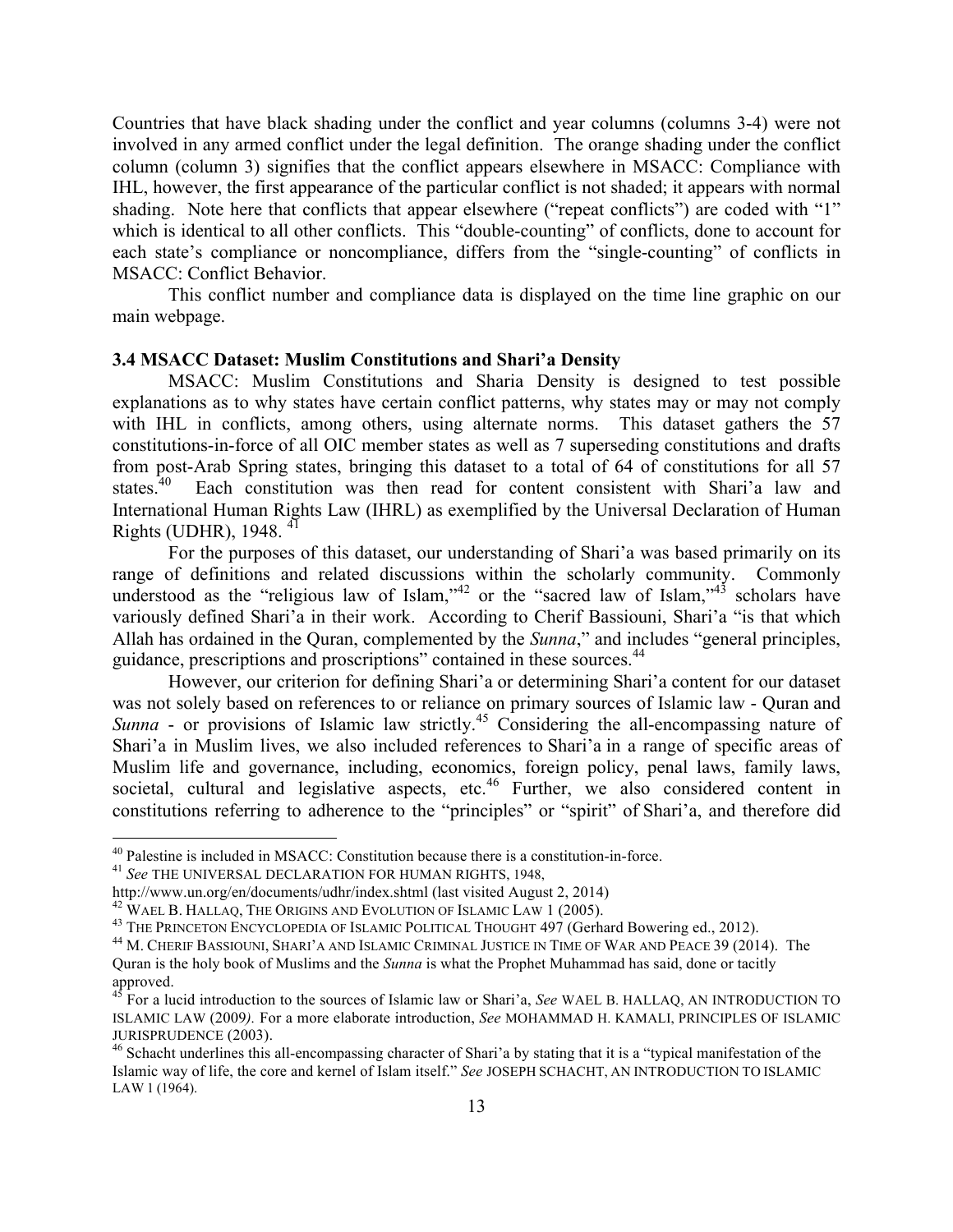not limit our analysis to Shari'a "rules" alone.47 Adherence to *principles* of Sharia, require the states to follow the "spirit" or "basis" of Shari'a, which, apart from being a broader directive than adhering to set *rules*, also provides potential for jurists and legislators to evolve interpretations suited to changing circumstances and contemporary issues. $48$  For instance, the 2013 Egyptian constitution declares, "the principles of Islamic Sharia are the principal source of legislation."<sup>49</sup> In the Egyptian context, the task of interpreting the "principles of Islamic Sharia," as contained in the constitution, rests with the country's Supreme Constitutional Court.<sup>50</sup> Nine constitutions from our dataset declare that the constitutions or the laws follow the *provisions* or *spirit* of Shari'a and 21 have clauses declaring that Islamic Shari'a is the main source of legislation.

We have also included Shari'a based establishment clauses and supremacy clauses or repugnancy clauses in Muslim state constitutions in our dataset. Under the establishment clauses, we included provisions such as those requiring laws and policies to be Shari'a based. For instance, 10 constitutions have provisions declaring that all penal laws, regulations or sentencing must be based on Islamic criteria or Shari'a; one constitution declared foreign policy has to be based on Islamic criteria; six constitutions had provisions stating that economic and political institutions must be based on Islamic criteria, etc.

Supremacy clauses or what Clark Lombardi calls "Sharia Guarantee Clauses," are those that signify that a particular law or policy cannot be contrary to Shari'a or Islam or that laws should be consistent with Shari'a.<sup>51</sup> Our dataset reveals that five constitutions have provisions indicating that political institutions, programs and charters cannot be contrary to Islam. Similarly, nine constitutions have clauses to the effect that laws or decisions by councils cannot be contrary to Islam or that Islamic law cannot be abridged by domestic law, etc. These provisions reflect the notion of what Haider Ala Hamoudi refers to as "repugnancy," according to which domestic law provisions contrary to Islamic rules or principles are rendered void.<sup>52</sup>

Shari'a content in the constitutions was organized into a chart with six overarching categories, with the categories broken down into a total of 52 columns. The six categories are as

http://mideastafrica.foreignpolicy.com/posts/2012/12/13/islam\_

 <sup>47</sup> Corri Zoli and Courtney Schuster, *What Egypt's New Constitution Tells Us About Political Transition*, THE FLETCHER FORUM OF WORLD AFFAIRS, (March 12, 2014),

http://www.fletcherforum.org/2014/03/12/zoli\_schuster/ (last visited August 2, 2014)<br><sup>48</sup> Ibid. 49 Clark Lombardi, *Islamic Law as a Source of Constitutional Law in Egypt: The Constitutionalization of the Sharia* 

*in a Modern Arab State*, 37 Columbia J. of Transnat'l L. 81, 97-98 (1998); Kristen Stilt, *Islam is the Solution: Constitutional Visions of the Egyptian Muslim Brotherhood*, 46 Texas Int'l L.J. 73 (2010). Full text of the 2013 Egyptian Constitution available at: http://www.atlanticcouncil.org/images/publications/20131206Egypt Constitution\_Dec.pdf.pdf

 $50$  For a discussion of the contentious issues related to interpretation of "principles of Islamic Sharia," as well as implication of the use of the words " the principle source of legislation," as opposed to " a chief source of legislation," used in the 1971 Constitution, see Clark Lombardi & Nathan J. Brown, Islam in Egypt's New Constitution, FOREIGN POLICY, (December 13, 2012),

in\_egypts\_new\_constitution (last visited August2, 2014) . See also Clark Lombardi & Nathan J. Brown, Do Constitutions Requiring Adherence to Shari'a Threaten Human Rights? How Egypt's Constitutional Court Reconciles Islamic Law with the Liberal Rule of Law, 21 AM. U. INT'L L. REV. 379 (2006).<br><sup>51</sup> Clark Lombardi, Designing Islamic Constitutions: Past Trends and Options for a Democratic Future, Legal

Studies Research Paper No. 2013-18, 4.<br><sup>52</sup> Haider Ala Hamoudi, *Ornamental Repugnancy: Identitarian Islam and the Iraqi Constitution*, 7 UNIV. ST.

THOMAS L.J. 101, 121 (2011).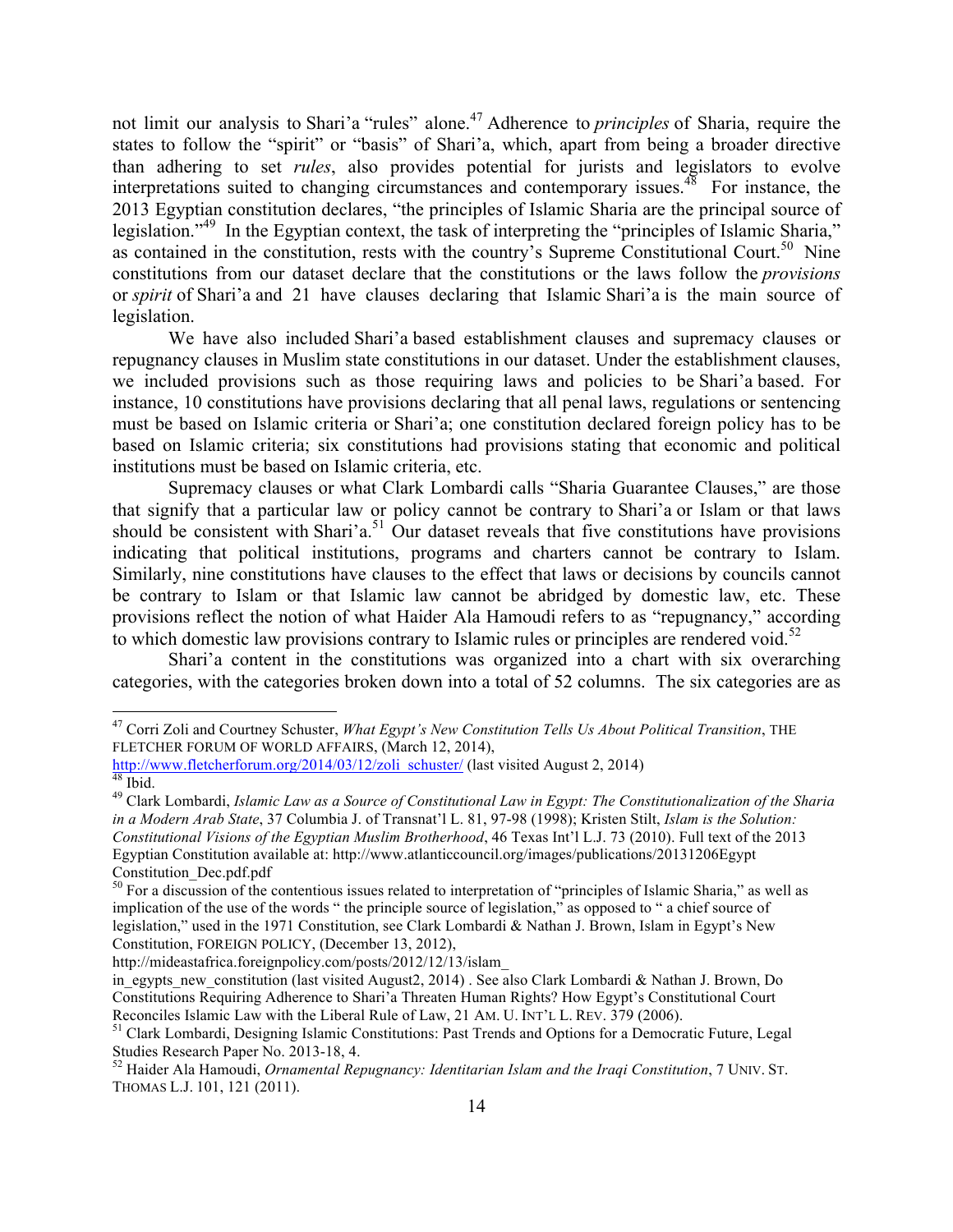follows: Sources; Political; Law and Legislative; Judicial/Criminal; Property/Commerce/Economic; and Social/Cultural/Family Law. The Political, Law and Legislative, and Judicial/Criminal categories are broken into the traditional three branch structure because, out of 64 constitutions for the 57 states, 61 constitutions largely or clearly delineate the three branches of government while only three constitutions do not do so.<sup>53</sup>

a) The *Source* category is based on constitutions asserting that: Shari'a law is the supreme law of the land and takes precedent over domestic or international norms; Shari'a is the main source of legislation; the constitution must follow the spirit of Islam; Islam is the state religion; etc.

b) The *Political* category includes provisions placed on political leaders or executive branch structures such as political leaders must be Muslim or follow Islam and the creation of special Islamic advisory councils.

c) The *Law and Legislative* category includes provisions that prescribes the role of members of Parliament; require laws to be commensurate with Islam, including penal codes; and prevents amending the provisions that enshrine Islam as the state religion.

d) The *Judicial/Criminal* category establishes Islamic court systems or discusses the jurisdictional guidelines of cases involving Muslims and requirements that judges adhere to Shari'a.

e) The *Property/Commerce/Economic* category was identified because Shari'a law itself contains financial provisions like *zakat* (charity), *wakf* (property given to charity), and *jizya* (taxes on non-Muslims). This category includes property rights governed by Shari'a; financial institutions based on Islamic criteria; and recognizes and regulates *zakat, wakf, and jizya*.

f) The *Social/Cultural/Family Law* category depicts language in which Shari'a law injects itself into the social, cultural, and family norms of the state. This language includes: requirements that the state's education system is based on Islam; the state provides security for Islamic culture and institutions; and families are founded on religion.

These categories are strictly an organizational tool and are not used in any analysis. Instead, analysis derives from the 52 columns on the Shari'a chart. This was done so that results would include more variation. By using six as the maximum number and then analyzing where each constitution fell on a spectrum of 0-6, results would not be significant indicators of just how much Shari'a, or lack thereof, was in each constitution. By using 0-52 as the basis for analysis, meaningful variation between each constitution is discernible and the actual amount of Shari'a content present in constitutions is more accurately reflected in the resulting analysis.

A different set of legal norms which the dataset tests the Muslim constitutions against, is International Human Rights Law (IHRL). We included analysis on IHRL content in our dataset for several reasons: (1) First, scholars note a historical "European legal transplant" into Muslim majority countries, which has resulted in a "hybridity" of western/secular and Islamic traditions in Muslim state constitutions, as Lama Abu-Odeh has described. <sup>54</sup> The same opinion is echoed

<sup>&</sup>lt;sup>53</sup> The three constitutions that are not structured into a three branch system of government which are Brunei-

Darussalam, Egypt's 2011 transitional constitution, and Libya's 2011 constitution. <sup>54</sup> Lama Abu-Odeh, *Politics of (Mis)recognition: Islamic Law Pedagogy in American Academia*, 52 AM. J. COMP. L., 790, 811-812 (2004).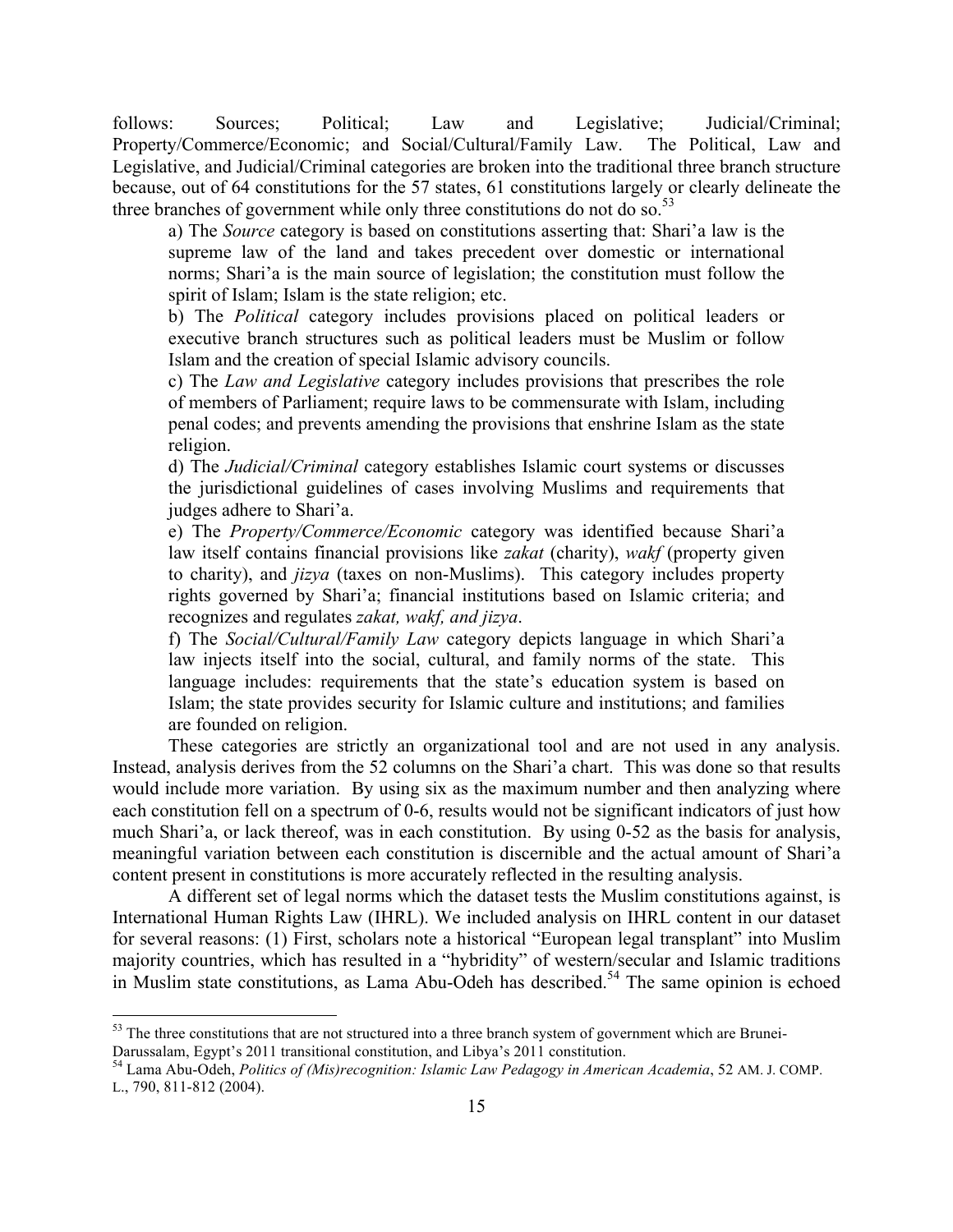by Jan Michiel Otto, who notes, that due to colonial and postcolonial influences on the constitutional drafting processes in Muslim majority countries, western or European legal language has travelled into the corpus of these constitutions.<sup>55</sup> Mindful of these historical facts, we decided to explore this parallel set of norms, recognizing, it is now intertwined into the "complex," legally "hybrid identity" of most of these Muslim states, of which Shari'a norms form only one part, as Abu-Odeh has argued;<sup>56</sup> (2) Second, we kept seeing IHRL content appear in Muslim state constitutions, while we were analyzing them for Shari'a content. This we found consonant with scholarly observations, like those made by Philip Alston and Ryan Goodman, that modern constitutions have a strong presence of human rights provisions.<sup>57</sup> Seeing a substantial presence of IHRL in our analyzed constitutions, we supposed that by testing constitutions for this other set of norms, it would be possible to draw comparisons between Shari'a and IHRL content in Muslim constitutions, which has rarely ever been done; and (3) Last, we believed that this aforementioned comparison holds particular traction in light of Muslim majority states often rejecting IHRL provisions as "western," as is evidenced by their reservations to key human rights treaties.<sup>58</sup> We wanted to provide an empirical baseline for researchers to test such an assumption, whereby Muslim states' self-constructed constitutional commitment to IHRL norms can be assessed.

We chose the UDHR as an indicator of IHRL, since it is the fundamental human rights instrument that has led to much of the post-1945 codification of human rights, and forms the basis for - to a great extent - of regional and international human rights treaties, as Hurst Hannum notes.<sup>59</sup> The UDHR consists of 30 articles and each constitution was evaluated for the presence of each article, or at the very least, language found within each article. In addition, we have included a column to record when a state's constitution explicitly claims that the state will follow the UDHR.

Using this dataset, we have assigned each state's constitution, or constitutions, a density indicator. We define density simply as how much Shari'a or IHRL a constitution includes. For example, if a constitution has 10 out of the possible 52 columns on the Shari'a chart, then 19% (10/52) of that constitution is Shari'a content. If that same constitution has 12 out of the possible 30 UDHR articles, then 40% (12/30) of that constitution is IHRL content. We have used a standard density definition for the entirety of this chart:

No Density: 0% (color-coded as blue in graphics)

Low Density: 1-25% (color-coded as green in graphics)

Medium Density: 26-50% (color-coded as yellow in graphics)

Medium-High Density: 51-75% (color-coded as orange in graphics)

High Density: 76-100% (color-coded as red in graphics)

This density data is displayed on the time line graph on our main webpage.

 <sup>55</sup> SHARIA INCORPORATED: A COMPARATIVE OVERVIEW OF THE LEGAL SYSTEMS OF TWELVE MUSLIM COUNTRIES IN PAST AND PRESENT 35 (Jan Michiel Otto ed., 2010).<br><sup>56</sup> Abu-Odeh, *supra* note 54 at 803.<br><sup>57</sup> See PHILIP ALSTON & RYAN GOODMAN, INTERNATIONAL HUMAN RIGHTS 515 (2013).<br><sup>58</sup> NISRINE ABIAD, SHARI'A, MUSLIM STATES

A COMPARATIVE STUDY 60 (2008); *See also* Ann Elizabeth Mayer, *Universal versus Islamic Human Rights: A* 

Clash of Cultures or a Clash with a Construct, 15 MICH. J. INT'L L. 307, 341 (1993-1994).<br><sup>59</sup> See Hurst Hannum, Status of the Universal Declaration of Human Rights in National and International Law, 25 GA. J. INT'L & COMP. L. 287 (1995)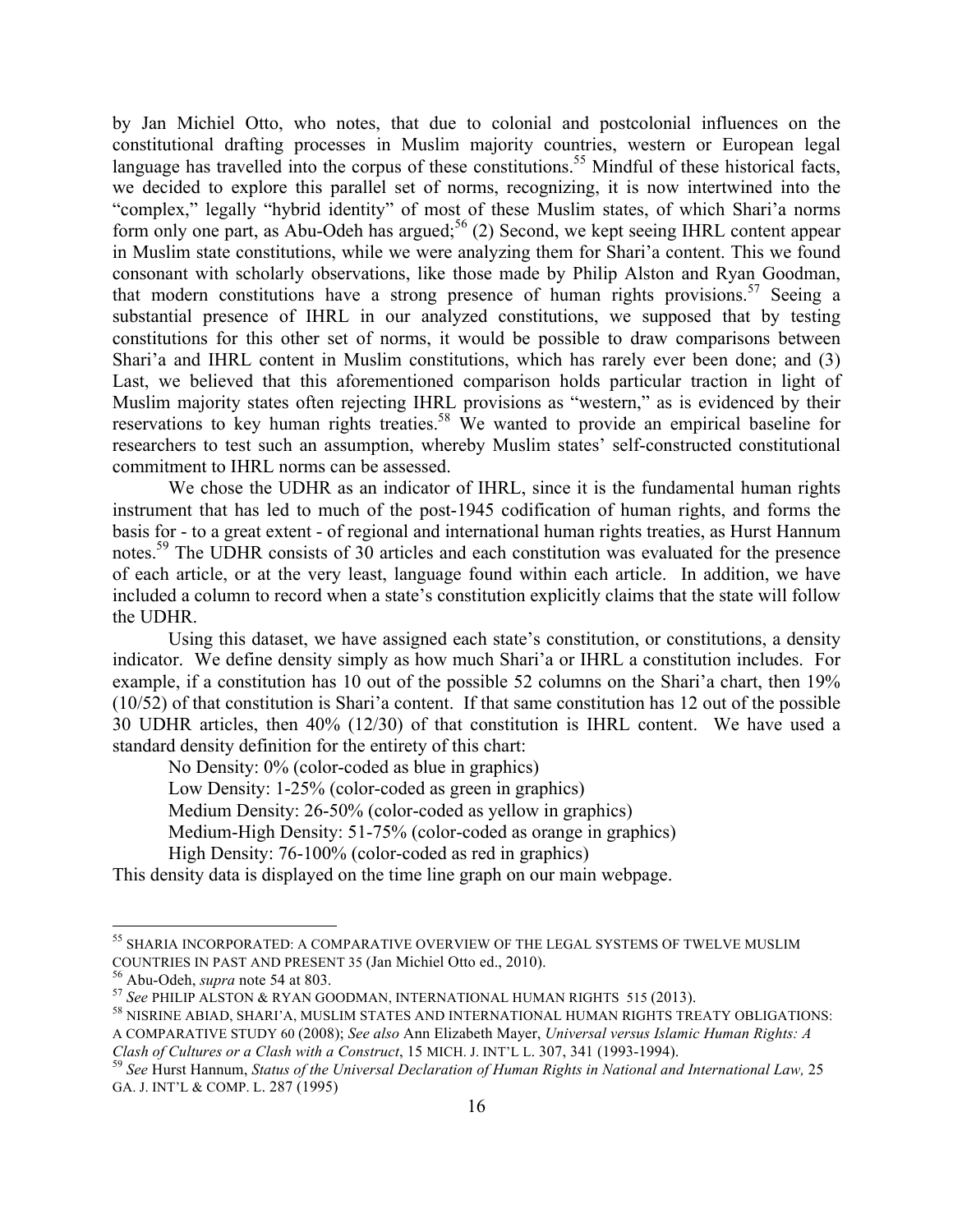### **IV. Appendices**

## **4.1 Organization of Islamic Cooperation (OIC) Membership**

To avoid using an arbitrary measure, disputed definitions, or imposing Western standards, we used OIC membership as the basis for this dataset because of its unique membership process.<sup>60</sup> In order to be a member of the OIC, the state must self-identify as a Muslim state. By using OIC membership, organized into regions, we are following each state's own perceptions of their state. The countries and their regional assigns are below:

| Africa:      | Algeria, Benin, Burkina Faso, Cameroon, Chad,                        |
|--------------|----------------------------------------------------------------------|
|              | Comoros, Cote D'Ivoire, Djibouti, Gabon, Gambia,                     |
|              | Guinea, Guinea-Bissau, Libya, Mali, Mauritania,                      |
|              | Morocco, Mozambique, Niger, Nigeria, Senegal, Sierra                 |
|              | Leone, Somalia, Sudan, Togo, Tunisia, Uganda                         |
| Americas:    | Guyana, Suriname                                                     |
| Asia:        | Afghanistan, Bangladesh, Brunei-Darussalam,                          |
|              | Indonesia, Kazakhstan, Malaysia, Maldives, Pakistan,                 |
|              | Tajikistan, Turkmenistan, Uzbekistan                                 |
| Europe:      | Albania, Azerbaijan                                                  |
| Middle East: | Bahrain, Egypt, Iran, Iraq, Jordan, Kuwait, Kyrgyzstan,              |
|              | Lebanon, Oman, Palestine <sup>61</sup> , Qatar, Saudi Arabia, Syria, |
|              | Turkey, United Arab Emirates, Yemen                                  |

#### **4.2 Existing Conflict Datasets**

Two leading conflict databases are the Correlates of War Project (COW) and the Uppsala Conflict Data Program (UDCP). Despite COW and UDCP segregating conflicts into at least four categories (see 4.2.1 and 4.2.2 below), MSACC only uses the two IHL categories—IAC and NIAC. In essence, we have combined COW and UDCP groupings into two broad types. Below are the breakdowns of conflict designations that COW and UDCP use.

# *4.2.1 Correlates of War Project*: 62

- ! *Interstate war*: wars that take place between or among states and must involve sustained combat, involving organized armed forces, resulting in a minimum of 1,000 battle-related combatant fatalities within a twelve month period.
- ! *Extra-state war*: wars that take place between a state and a non-state entity outside the territorial border of the state and must involve sustained combat, involving organized

<sup>&</sup>lt;sup>60</sup> Since the beginning of this project in 2012, membership in the OIC has changed: Syria was suspended in late 2012. Despite this, Syria is still included in our datasets because Syrian membership was only suspended, not fully removed.

<sup>&</sup>lt;sup>61</sup> Palestine is included in the Middle East region and is a member state of the OIC. Palestine is included in the MSACC: Constitution dataset, however, it is excluded in the MSACC: Conflict Behavior and MSACC: Compliance with IHL datasets. Under the latter two datasets, to be considered as a belligerent, the party must be recognized as a state under international law. See Geneva Convention I art. 1-3.<br><sup>62</sup> Meredith Reid Sarkees & Frank Whelon Wayman Resort to War: 1816–2007 (2010) available at

http://www.correlatesofwar.org/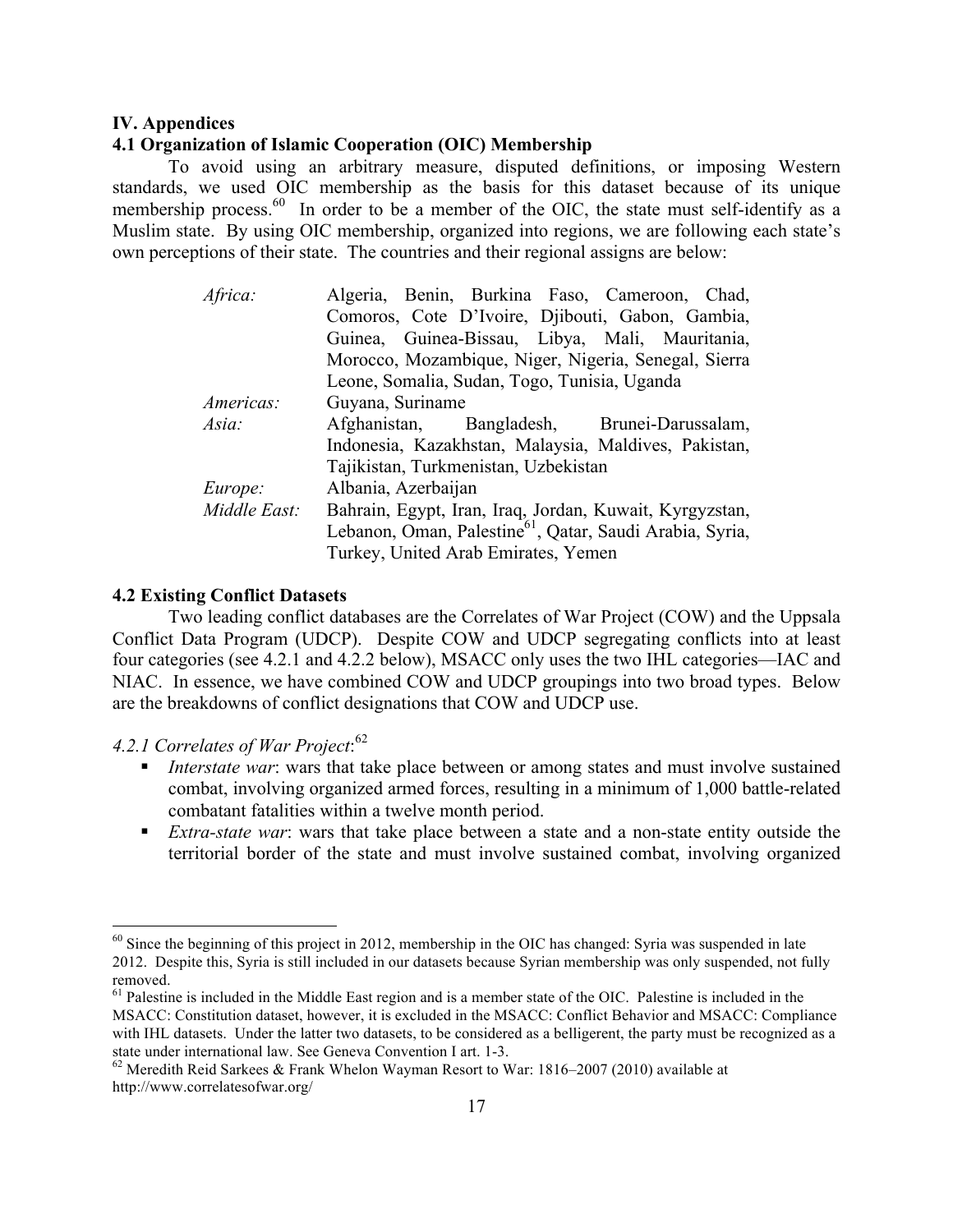armed forces, resulting in a minimum of 1,000 battle-related combatant fatalities within a twelve month period. $63$ 

- ! *Intra-state war*: wars that predominantly take place within the recognized territory of a single state and must involve sustained combat, involving organized armed forces, resulting in a minimum of 1,000 battle-related combatant fatalities within a twelve month period.
	- ! *Internationalized intra-state war*: when an outside state or states intervenes in the war. $64$
- ! *Non-state war*: wars between or among non-state entities such as private armies, drug cartels, or multinational corporations. Since non-state armed groups are generally smaller than a state and have fewer resources, a non-state group can be considered a war participant if it either commits 100 armed personnel to the war or suffers 25 battle-related deaths. Further categorization of non-state wars is dependent on the location of the conflict.

# *4.2.2 Uppsala Conflict Data Program*: 65

- *Extrasystemic armed conflict*: conflict between a state and a non-state group that occurs outside the state's own territory and results in at least 25 battle-related deaths per year.
- ! *Interstate armed conflict*: conflict between two or more states and results in at least 25 battle-related deaths per year.
- ! *Internal armed conflict*: conflict between the government of a state and at least one internal opposition group and without intervention from other states which results in at least 25 battle-related deaths per year.
- ! *Internationalized internal armed conflict*: conflict between the government of a state and at least one internal opposition group and with a secondary state intervening on one or both sides and results in at least 25 battle-related deaths per year.
- ! *Major Episodes of Political Violence*: organized groups using systematic and sustained use of lethal violence resulting in at least 500 directly-related deaths during the episode.
- ! *Non-state armed conflict*: conflict between at least two organized armed groups, neither of which is the government of a state, which results in at least 25 battle-related deaths per year.

## **4.3 Coalition Forces**

Below is a non-exhaustive list of OIC state involvement in coalition forces. Each conflict is separated into two categories: main belligerent and supporting state. We have defined main belligerent as a state with effective control over the conflict and supporting state as a state that did not have effective control over the conflict.

 $63$  This category is further divided into colonial or imperial.<br> $64$  Note that if the intervening state takes over the bulk of the fighting, the war ceases to be an intra-state war and is transformed into a war of a different classification. If the intervener comes in on the side of the government and then takes over the bulk of the fighting, the war is transformed into an extra-state war. If the intervener comes in on the side of the non-state entity and takes on the bulk of the fighting, the war is transformed into an 65 Uppsala Conflict Data Program, Uppsala Universitet available at http://www.ucdp.uu.se/gpdatabase/search.php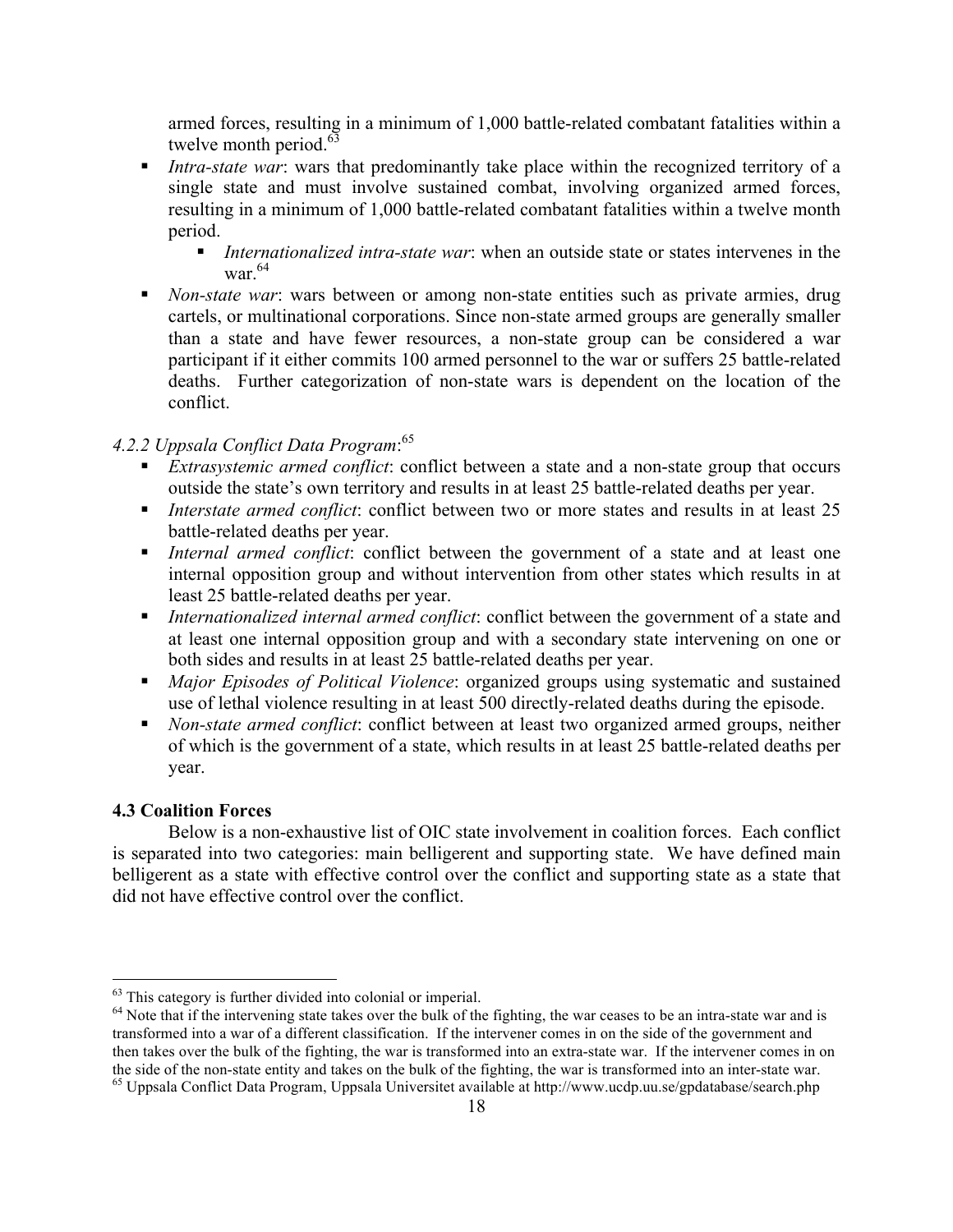Arab-Israeli War (1948):

- Main belligerents: Egypt, Israel, Iraq, Jordan, Lebanon, Syria
- Supporting states: Saudi Arabia, Sudan, Yemen, Morocco

Six Day War (1967):<sup>66</sup>

- Main belligerents: Egypt, Israel, Iraq, Jordan, Syria
- Supporting states: Algeria, Kuwait, Lebanon, Libya, Morocco, Pakistan, Saudi Arabia, Sudan

Yom Kippur War (1973):

- Main belligerents: Egypt, Israel, Iraq, Jordan, Syria
- Supporting states: Algeria, Cuba, Kuwait, Lebanon, Libya, Morocco, North Korea, Saudi Arabia, Sudan, Tunisia

Gulf War (1990-1991): $67$ 

- Main belligerents: France, Iraq, Kuwait, Saudi Arabia, United Kingdom, United States
- Supporting states: Argentina, Australia, Bahrain, Bangladesh, Belgium, Canada, Czechoslovakia, Denmark, Egypt, Greece, Hungary, Italy, Malaysia, Morocco, Netherlands, New Zealand, Niger, Norway, Oman, Pakistan, Poland, Qatar, Senegal, Sierra Leone, South Korea, Spain, Sweden, Syria, Turkey, UAE

Afghanistan v. NATO Coalition (2001-2002); v. al Qaeda (2002-2014):<sup>68</sup>

- Main belligerents: Afghanistan, France, Germany, Italy, Turkey, United States
- Supporting states: Albania, Armenia, Australia, Austria, Azerbaijan, Belgium, Bosnia & Herzegovina, Bulgaria, Canada, Croatia, Czech Republic, Denmark, El Salvador, Estonia, Finland, Georgia, Greece, Hungary, Iceland, Ireland, Jordan, Latvia, Lithuania, Luxembourg, Macedonia, Malaysia, Mongolia, Montenegro, Netherlands, New Zealand, Norway, Poland, Portugal, Romania, Slovakia, Slovenia, South Korea, Spain, Sweden, Switzerland, Tonga, U.A.E., Ukraine, United Kingdom

Iraq v. U.S.-led Coalition (2003); v. Islamic insurgents (2003-2014):

- Main belligerents: Australia, Iraq, United Kingdom, United States
- Supporting states: Albania, Armenia, Azerbaijan, Bosnia & Herzegovina, Bulgaria, Czech Republic, Denmark, Dominican Republic, El Salvador, Estonia, Georgia, Honduras, Hungary, Iceland, Italy, Japan, Kazakhstan, Latvia, Lithuania, Macedonia, Moldova, Mongolia, Netherlands, New Zealand, Nicaragua, Norway, Philippines, Poland, Portugal, Romania, Slovakia, South Korea, Spain, Thailand, Tonga, Ukraine

Libya v. NATO Coalition  $(2011)$ :<sup>69</sup>

<sup>&</sup>lt;sup>66</sup> This conflict serves an interesting point of comparison between our dataset and others. Uppsala does not consider the Six Day War as an armed conflict because it did not meet Uppsala's battle-related death threshold.<br><sup>67</sup> ANTHONY H. CORDESMAN ET AL., THE LESSONS OF MODERN WAR, VOL. 4 (1994) available at http://csis.org/files/

media/csis/pubs/941015lessonsgulfiv-chap04.pdf<br><sup>68</sup> "Troop Numbers and Contributions," International Security Assistance Force *available at* http://www.isaf.nato.

int/troop-numbers-and-contributions/index.php